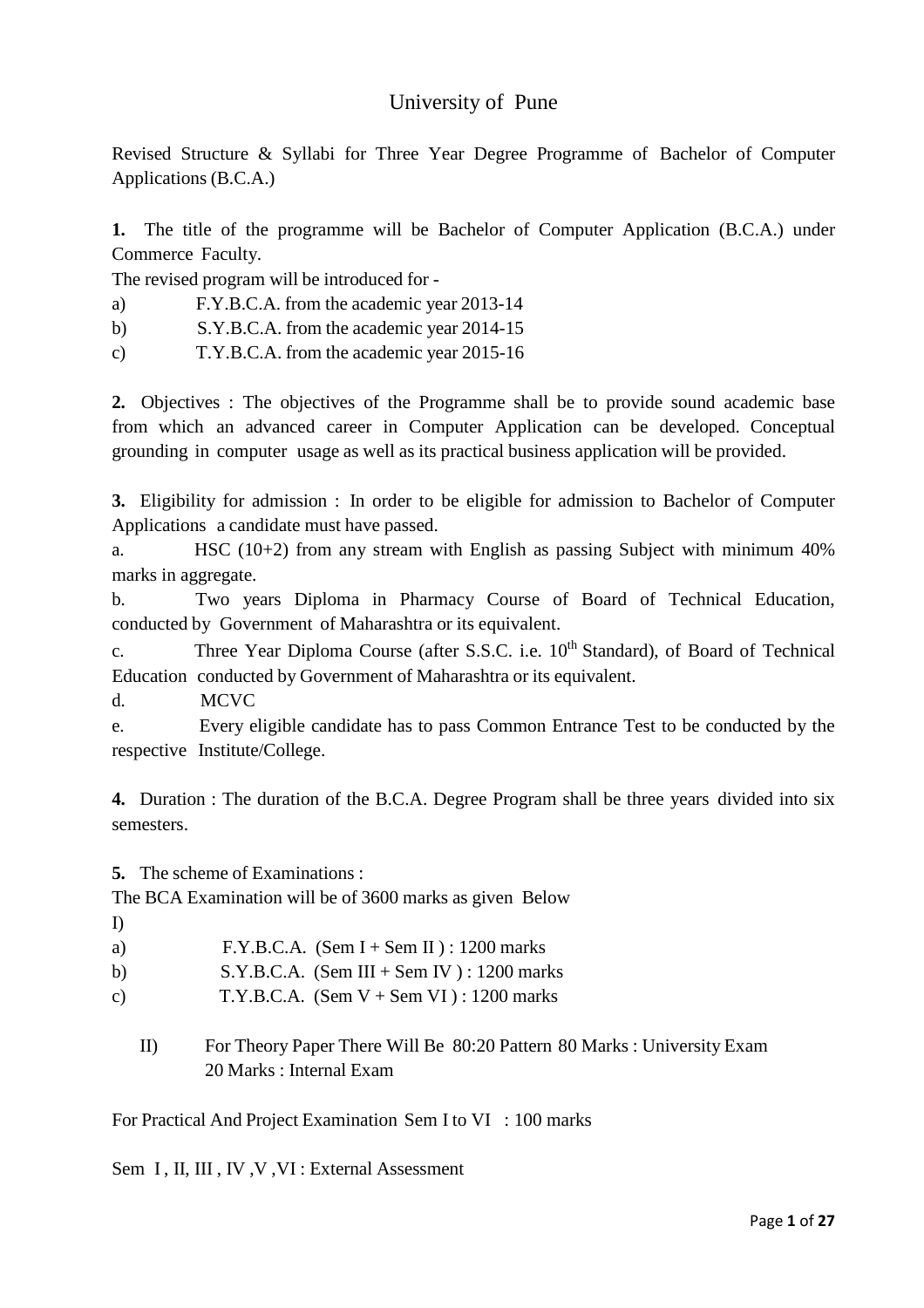**6.** The Standard of Passing and Award of Class

In order to pass in the examination the candidate has to obtain 40 marks out of 100. (Min 32 marks must be obtained in University Examination .

The class will be awarded on the basis of aggregate marks obtained by the candidate for all three years examinations .

The award of class will be as follows :

Aggregate Percentage of Marks Class

| (i)   | Aggregate 70% and above                   |  | First Class with Distinction. |
|-------|-------------------------------------------|--|-------------------------------|
| (ii)  | Aggregate 60% and above but less than 70% |  | <b>First Class</b>            |
| (iii) | Aggregate 55% and more but less than 60%  |  | Higher Second Class           |
| (iv)  | Aggregate 50% and more but less than 55%. |  | Second Class.                 |
| (v)   | Aggregate 40% and more but less than 50%  |  | Pass Class.                   |
| (vi)  | Below 40%                                 |  | Fail.                         |

#### **7.** RULES OF A.T.K.T.

a) A student shall be allowed to keep term for the Second Year, if he/she has a backlog of not more than three theory & one practical or four theory heads of total number of subjects of the First year examination, which consist of First & Second Semester.

b) A student shall be allowed to keep term for the Third year, if he/she has no backlog of first Year & if he/she has a backlog of not more than three theory & one practical or four theory heads of total number of subject of the Second Year examination which consist of Third & Fourth Semester.

**8.** The Medium of Instruction and Examination (Written and Viva ) shall be English.

**9.** The Semester wise Structure of the programme shall be as follows :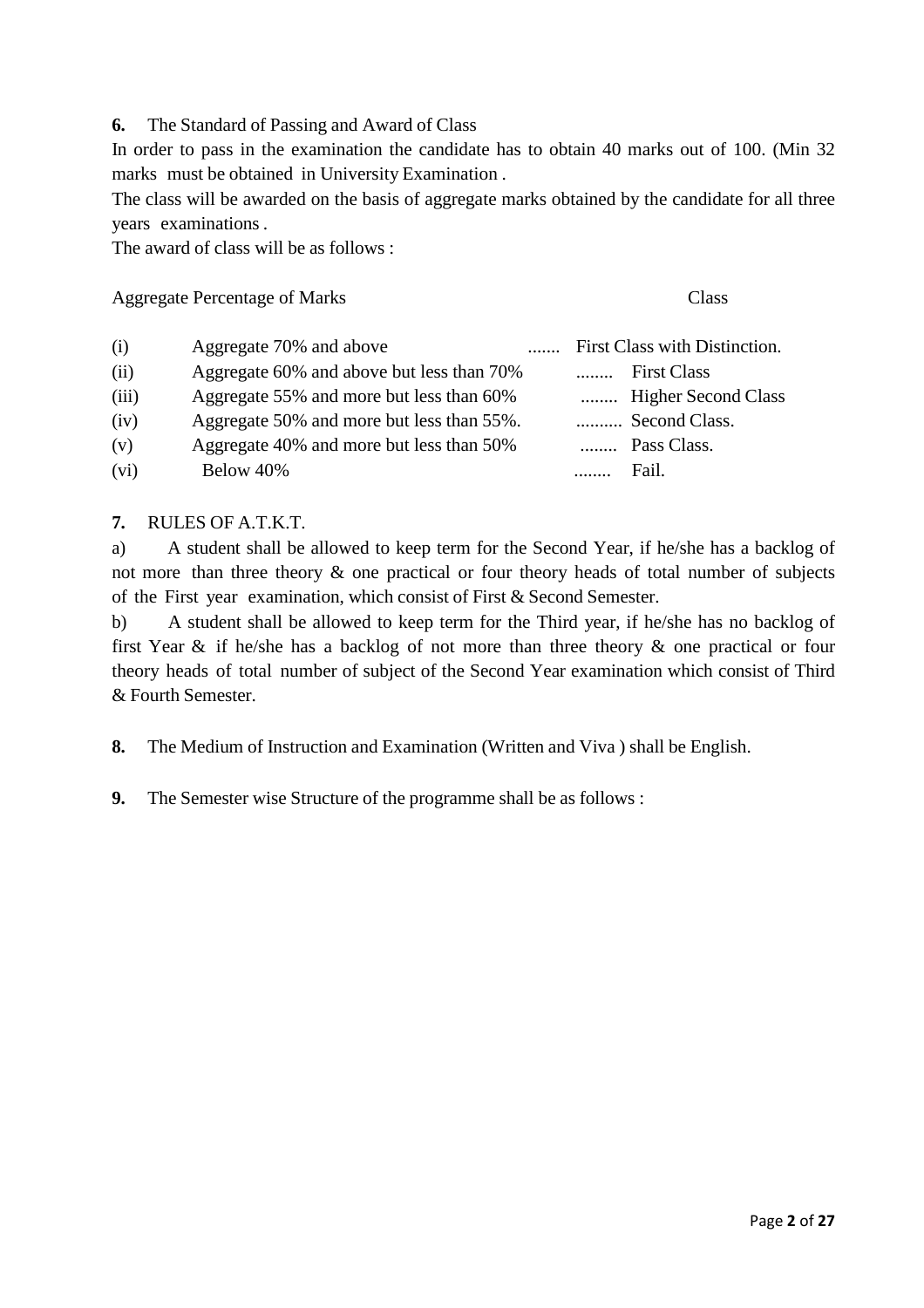# **Syllabus structure for the course of Bachelor of Computer Application [BCA]**

## **[Under the Faculty of Commerce]**

## **Course Structure**

## **Semester – I (w.e.f A.Y. 2013-14)**

| Paper |                                                            |            | <b>Marks</b> |              |     | No. of sessions per week |  |
|-------|------------------------------------------------------------|------------|--------------|--------------|-----|--------------------------|--|
| No.   | Name of the subject                                        | Int.       | Uni.         | <b>Total</b> | Th. | Pract.                   |  |
| 101   | <b>Modern Operating</b><br>Environment & MS Office         | 20         | 80           | 100          | 4   |                          |  |
| 102   | <b>Financial Accounting</b>                                | 20         | 80           | 100          | 4   |                          |  |
| 103   | Programming Principal &<br>Algorithms                      | 20         | 80           | 100          | 4   |                          |  |
| 104   | <b>Business Communication</b>                              | 20         | 80           | 100          | 4   |                          |  |
| 105   | <b>Principles of Management</b>                            | 20         | 80           | 100          | 4   |                          |  |
| 106   | Laboratory Course - I<br>[Based on Paper No. 101 &<br>102] |            | 100          | 100          |     | 4                        |  |
|       | <b>Total</b>                                               | <b>100</b> | 500          | 600          | 20  |                          |  |

## **Semester – II (w.e.f A.Y. 2013-14)**

| Paper        |                                                             |      | <b>Marks</b> |              | No. of sessions per week |        |
|--------------|-------------------------------------------------------------|------|--------------|--------------|--------------------------|--------|
| No.          | Name of the subject                                         | Int. | Uni.         | <b>Total</b> | Th.                      | Pract. |
| 201          | Procedure Oriented<br>Programming using C                   | 20   | 80           | 100          | 4                        |        |
| 202          | Data Base Management<br>System                              | 20   | 80           | 100          | 4                        |        |
| 203          | <b>Organizational Behavior</b>                              | 20   | 80           | 100          | $\overline{4}$           |        |
| 204          | <b>Computer Applications in</b><br><b>Statistics</b>        | 20   | 80           | 100          | $\overline{4}$           |        |
| 205          | E-Commerce Concepts                                         | 20   | 80           | 100          | 4                        |        |
| 206          | Laboratory Course - II<br>[Based on Paper No. 201 &<br>2021 |      | 100          | 100          | $\overline{\phantom{a}}$ | 4      |
| <b>Total</b> |                                                             | 100  | 500          | 600          | 20                       | 4      |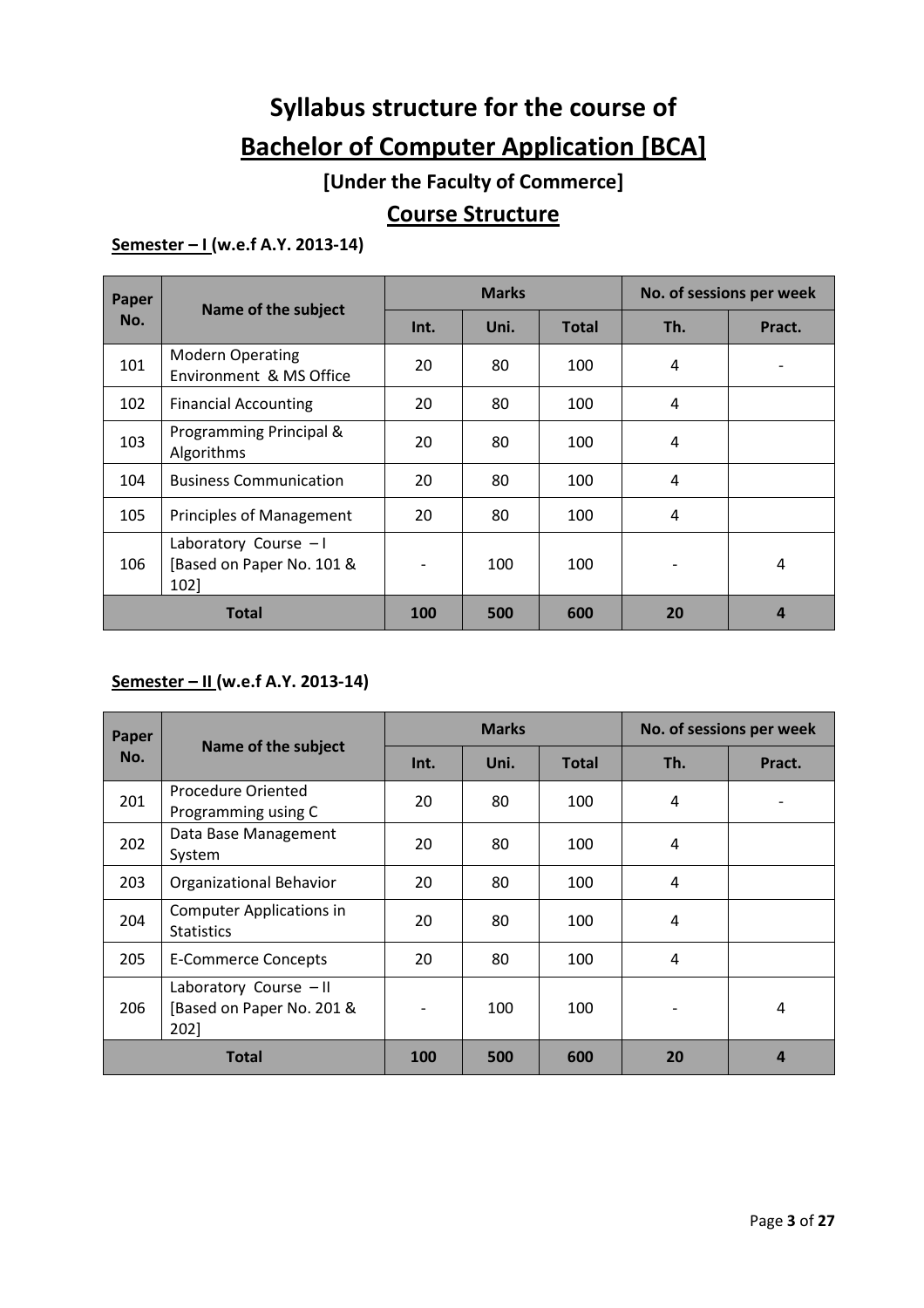## **Semester – III (w.e.f A.Y. 2014-15)**

| Paper        | Name of the subject                                               |      | <b>Marks</b> |              | No. of sessions per week |        |
|--------------|-------------------------------------------------------------------|------|--------------|--------------|--------------------------|--------|
| No.          |                                                                   | Int. | Uni.         | <b>Total</b> | Th.                      | Pract. |
| 301          | <b>Relational Database</b><br><b>Management Systems</b>           | 20   | 80           | 100          | 4                        |        |
| 302          | Data Structures using C                                           | 20   | 80           | 100          | 4                        |        |
| 303          | <b>Operating System Concepts</b>                                  | 20   | 80           | 100          | 4                        |        |
| 304          | <b>Business Mathematics</b>                                       | 20   | 80           | 100          | 4                        |        |
| 305          | Software Engineering                                              | 20   | 80           | 100          | $\overline{4}$           |        |
| 306          | Laboratory Course - III<br>[Based on Paper No. 301 and<br>$302$ ] |      | 100          | 100          |                          | 4      |
| <b>Total</b> |                                                                   | 100  | 500          | 600          | 20                       |        |

## **Semester – IV (w.e.f A.Y. 2014-15)**

| Paper        | Name of the subject                                          |      | <b>Marks</b> |              | No. of sessions per week |        |  |
|--------------|--------------------------------------------------------------|------|--------------|--------------|--------------------------|--------|--|
| No.          |                                                              | Int. | Uni.         | <b>Total</b> | Th.                      | Pract. |  |
| 401          | OOP's using C++                                              | 20   | 80           | 100          | 4                        |        |  |
| 402          | Programming in Visual Basic                                  | 20   | 80           | 100          | 4                        |        |  |
| 403          | <b>Computer Networking</b>                                   | 20   | 80           | 100          | 4                        |        |  |
| 404          | <b>Enterprise Resource Planning</b>                          | 20   | 80           | 100          | 4                        |        |  |
| 405          | Human Resource<br>Management                                 | 20   | 80           | 100          | 4                        |        |  |
| 406          | Laboratory Course - IV<br>[Based on Paper No. 401 &<br>402 ] |      | 100          | 100          |                          | 4      |  |
| <b>Total</b> |                                                              | 100  | 500          | 600          | 20                       |        |  |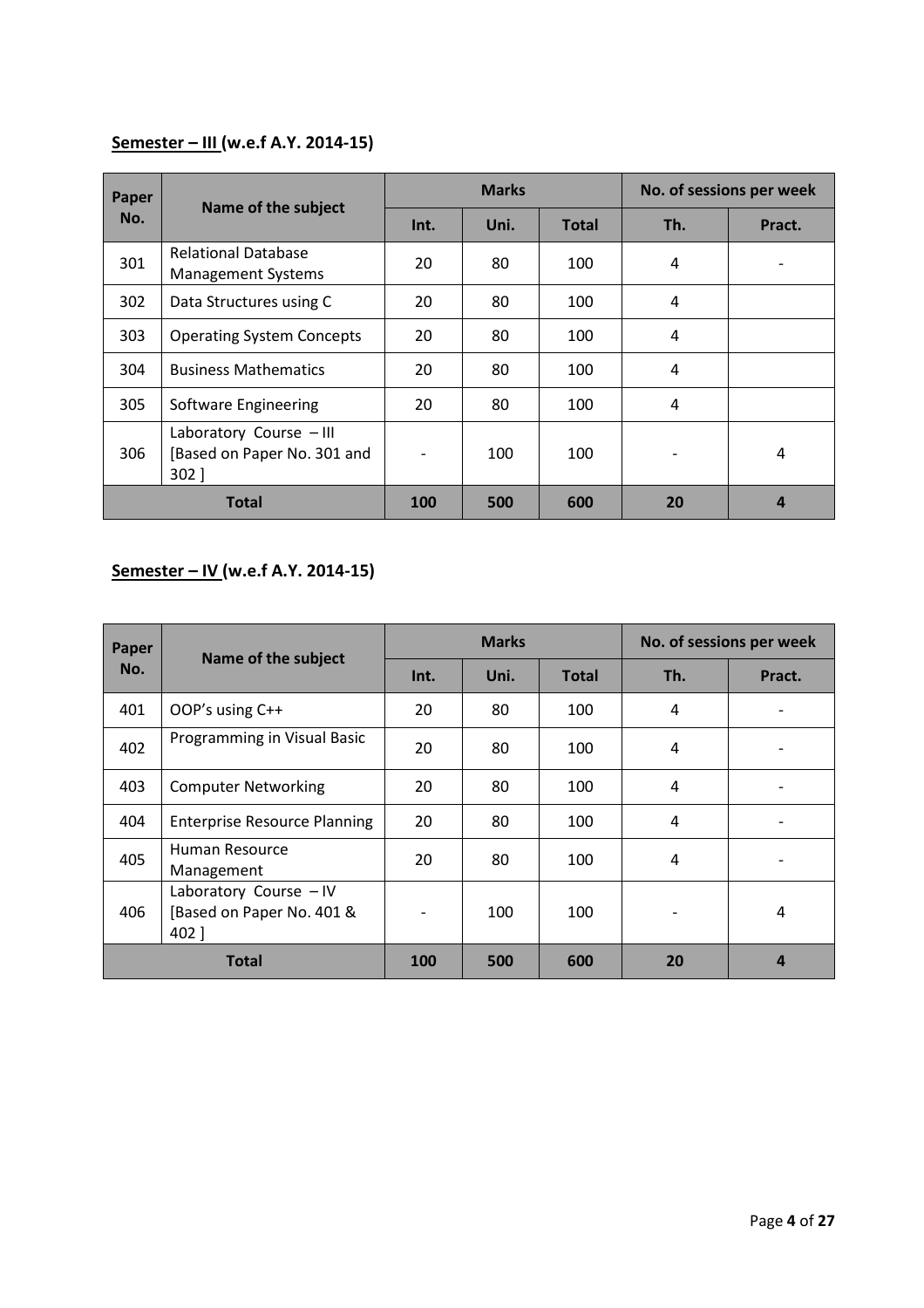## **Semester - V(w.e.f A.Y. 2015-16)**

| Paper        | Name of the subject                                          |      | <b>Marks</b> |              |           | No. of sessions per week |  |
|--------------|--------------------------------------------------------------|------|--------------|--------------|-----------|--------------------------|--|
| No.          |                                                              | Int. | Uni.         | <b>Total</b> | Th.       | Pract.                   |  |
| 501          | Java Programming                                             | 20   | 80           | 100          | 4         |                          |  |
| 502          | Web Technologies                                             | 20   | 80           | 100          | 4         |                          |  |
| 503          | Dot Net Programming                                          | 20   | 80           | 100          | 4         |                          |  |
| 504          | <b>Object Oriented Software</b><br>Engg.                     | 20   | 80           | 100          | 4         |                          |  |
| 505          | Software Project - I [Based<br>on C++ / VB Technology]       |      | 100          | 100          | -         | 4                        |  |
| 506          | Laboratory Course $-V$<br>[Based on Paper No. 501 &<br>502 ] |      | 100          | 100          |           | 4                        |  |
| <b>Total</b> |                                                              | 80   | 520          | 600          | <b>16</b> | 8                        |  |

## **Semester – VI (w.e.f A.Y. 2015-16)**

| Paper        |                                                                |                 | <b>Marks</b> |              | No. of sessions per week |        |
|--------------|----------------------------------------------------------------|-----------------|--------------|--------------|--------------------------|--------|
| No.          | Name of the subject                                            | Int.            | Uni.         | <b>Total</b> | Th.                      | Pract. |
| 601          | Advanced Web Technologies                                      | 20              | 80           | 100          | $\overline{4}$           |        |
| 602          | Advanced Java                                                  | 20              | 80           | 100          | $\overline{4}$           |        |
| 603          | Recent Trends in IT                                            | 20              | 80           | 100          | 4                        |        |
| 604          | <b>Software Testing</b>                                        | 20              | 80           | 100          | $\overline{4}$           |        |
| 605          | Software Project - II [Java /<br>Dot net Technology]           | $\qquad \qquad$ | 100          | 100          | $\overline{\phantom{a}}$ | 4      |
| 606          | Laboratory Course - VI<br>[Based on Paper No. 601 &<br>$602$ ] |                 | 100          | 100          |                          | 4      |
| <b>Total</b> |                                                                | 80              | 520          | 600          | 16                       | 8      |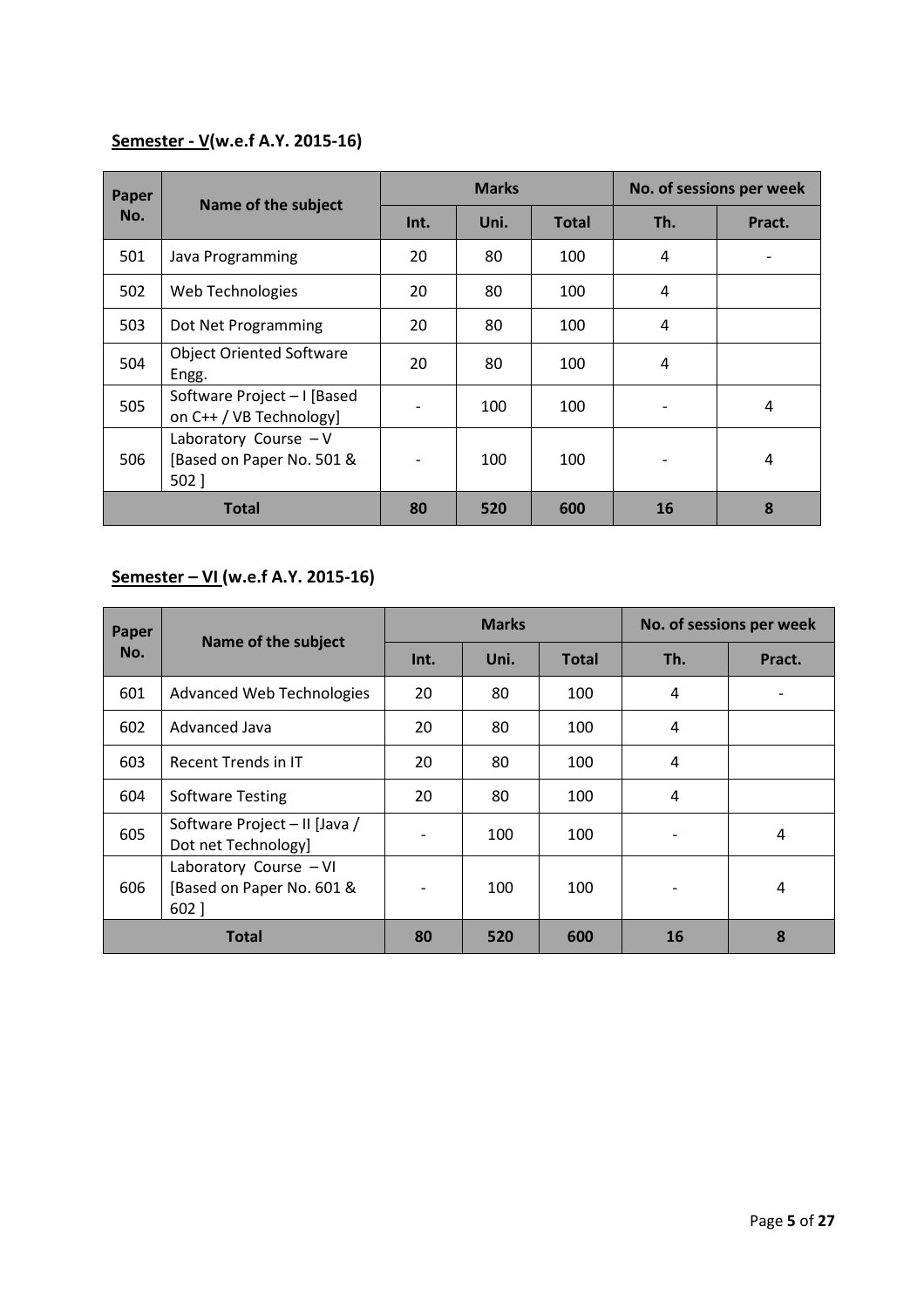## **Equivalence Scheme**

| Sr.No | Old Course |                                    | <b>New Course</b> |                                           |  |
|-------|------------|------------------------------------|-------------------|-------------------------------------------|--|
|       | Sub        | Title of Subject                   | Sub               | Title of Subject                          |  |
|       | Code       |                                    | Code              |                                           |  |
| 01    | 101        | <b>Business Communication</b>      | 104               | <b>Business Communication</b>             |  |
| 02    | 102        | Principles of Management           | 105               | Principles of Management                  |  |
| 03    | 103        | Programming<br>Principles          | 103               | Programming<br>Principles<br>&            |  |
|       |            | and Algorithms                     |                   | Algorithms                                |  |
| 04    | 104        | Fundamental<br>Computer            | 101               | <b>Modern Operating Environment</b>       |  |
|       |            | and Office Automation              |                   | & MS Office                               |  |
| 05    | 105        | <b>Business Accounting</b>         | 102               | <b>Financial Accounting</b>               |  |
| 06    | 106        | Computer Laboratory and            | 106               | Laboratory Course - I                     |  |
|       |            | Practical Work (OA+PPA)            |                   | [Based on Paper No.101 & 102]             |  |
| 07    | 201        | Organizational Behavior            | 203               | Organizational Behavior                   |  |
| 08    | 202        | <b>Elements of Statistics</b>      | 204               | <b>Computer Application in Statistics</b> |  |
| 09    | 203        | 'C' Programming                    | 201               | <b>Procedure Oriented Programming</b>     |  |
|       |            |                                    |                   | Using C                                   |  |
| 10    | 204        | <b>File Structure and Database</b> | 202               | Database Management System                |  |
|       |            | Concepts                           |                   |                                           |  |
| 11    | 205        | <b>Cost Accounting</b>             | 205               | <b>E-Commerce Concepts</b>                |  |
| 12    | 206        | Computer Laboratory and            | 206               | Laboratory Course - II                    |  |
|       |            | Practical Work (c                  |                   | [Based on Paper No.201 &                  |  |
|       |            | $programming + DBMS)$              |                   | 2021                                      |  |
|       |            |                                    |                   |                                           |  |
| 13    | 301        | <b>Numerical Methods</b>           | 304               | <b>Business Mathematics</b>               |  |
| 14    | 302        | Data Structure using C             | 302               | Data Structure using C                    |  |
| 15    | 303        | Software Engineering               | 305               | Software Engineering                      |  |
| 16    | 304        | <b>Management Accounting</b>       | 303               | <b>Operating System Concepts</b>          |  |
| 17    | 305        | <b>RDBMS</b>                       | 301               | Relational Database Management            |  |
|       |            |                                    |                   | System                                    |  |
| 18    | 306        | Computer<br>Laboratory<br>and      | 306               | Laboratory Course - III                   |  |
|       |            | RDBMS)                             |                   | [Based on Paper No.301 and 302]           |  |
| 19    | 401        | Networking                         | 403               | <b>Computer Networking</b>                |  |
| 20    | 402        | <b>Visual Basic</b>                | 402               | Programming in Visual Basic               |  |
| 21    | 403        | <b>Inventory Management (SAD)</b>  | 404               | <b>Enterprise Resource Planning</b>       |  |
| 22    | 404        | Human Resource Management          | 405               | Human Resource Management                 |  |
| 23    | 405        | <b>Object Oriented Programming</b> | 401               | Object Oriented Programming               |  |
|       |            | using $C++$                        |                   | using $C++$                               |  |
| 24    | 406        | Computer<br>Laboratory<br>and      | 406               | Laboratory Course - IV                    |  |
|       |            | Practical Work ( $VB + C++$ )      |                   | [Based on Paper No. 401 & 402]            |  |
| 25    | 501        | .NET Frameworks                    | 503               | Dot Net Programming                       |  |
| 26    | 502        | Programming<br>Internet<br>and     | 502               | Web Technologies                          |  |
|       |            | Cyber Law                          |                   |                                           |  |
| 27    | 503        | Principals of Marketing            | 504               | Object<br>Oriented<br>Software            |  |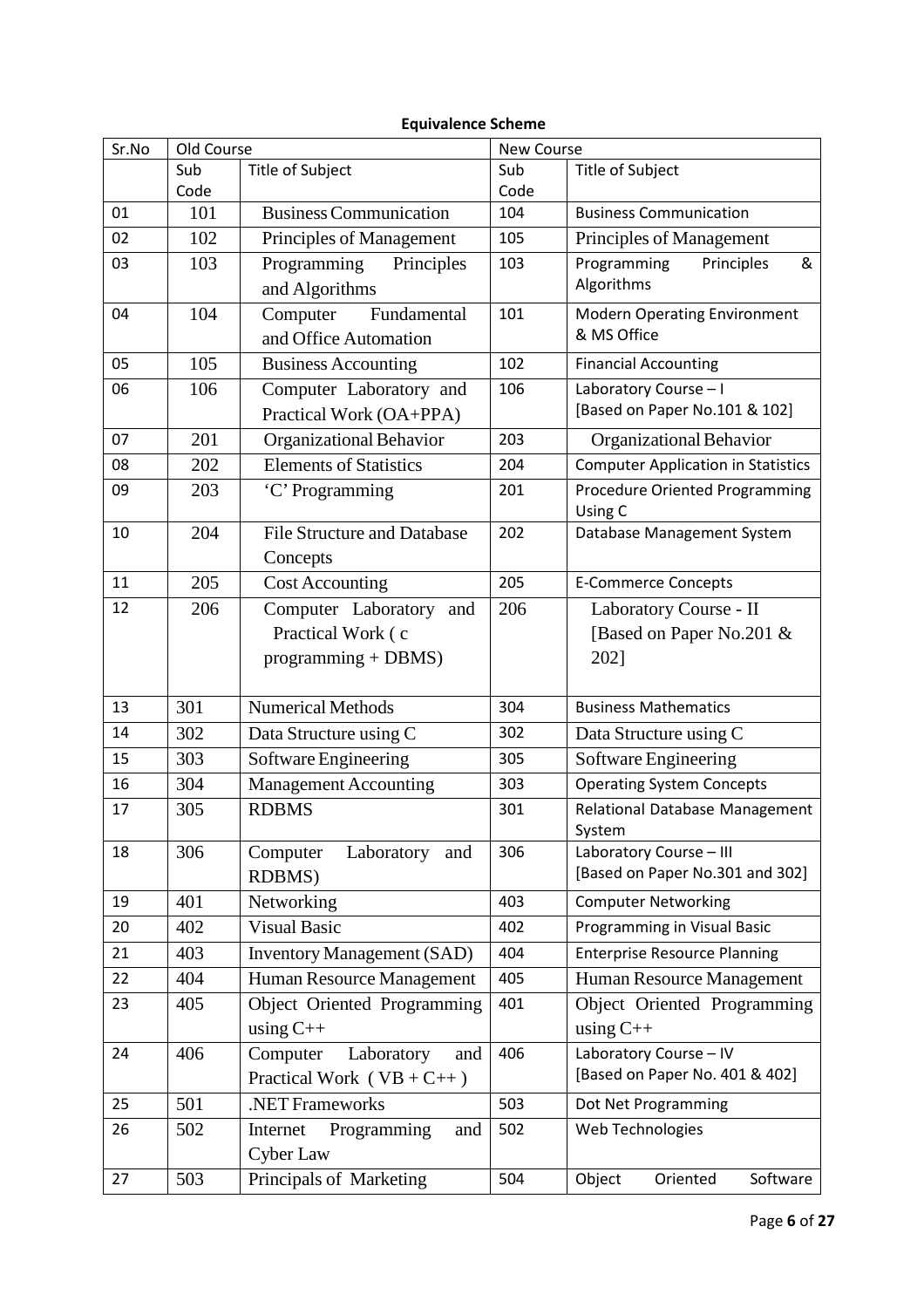|    |     |                               |     | Engineering                       |
|----|-----|-------------------------------|-----|-----------------------------------|
| 28 | 504 | Core Java                     | 501 | Java Programming                  |
| 29 | 505 | Project work (VB)             | 505 | Software Project-<br>[Based<br>on |
|    |     |                               |     | C++/VB Technology]                |
| 30 | 506 | Computer Laboratory<br>and    | 506 | Laboratory Course - V             |
|    |     | Practical Work (.NET + Core   |     | [Based on Paper No. 501 & 502]    |
|    |     | Java)                         |     |                                   |
| 31 | 601 | E-Commerce                    | 604 | <b>Software Testing</b>           |
| 32 | 602 | Multimedia Systems            | 603 | Recent Trends in IT               |
| 33 | 603 | Introduction to SysPro And    | 601 | <b>Advanced Web Technology</b>    |
|    |     | <b>Operating Systems</b>      |     |                                   |
| 34 | 604 | Advance Java                  | 602 | Advance Java                      |
| 35 | 605 | Project Work (Banking &       | 605 | Software Project - II [Java/ Dot  |
|    |     | Finance, Cost Analysis,       |     | net Technology]                   |
|    |     | Financial Analysis , Payroll, |     |                                   |
|    |     | EDP, ERP etc.)                |     |                                   |
| 36 | 606 | Computer Laboratory<br>and    | 606 | Laboratory Course - VI            |
|    |     | Practical Work (Multimedia +  |     | [Based on Paper No. 601 & 602]    |
|    |     | Advanced Java)                |     |                                   |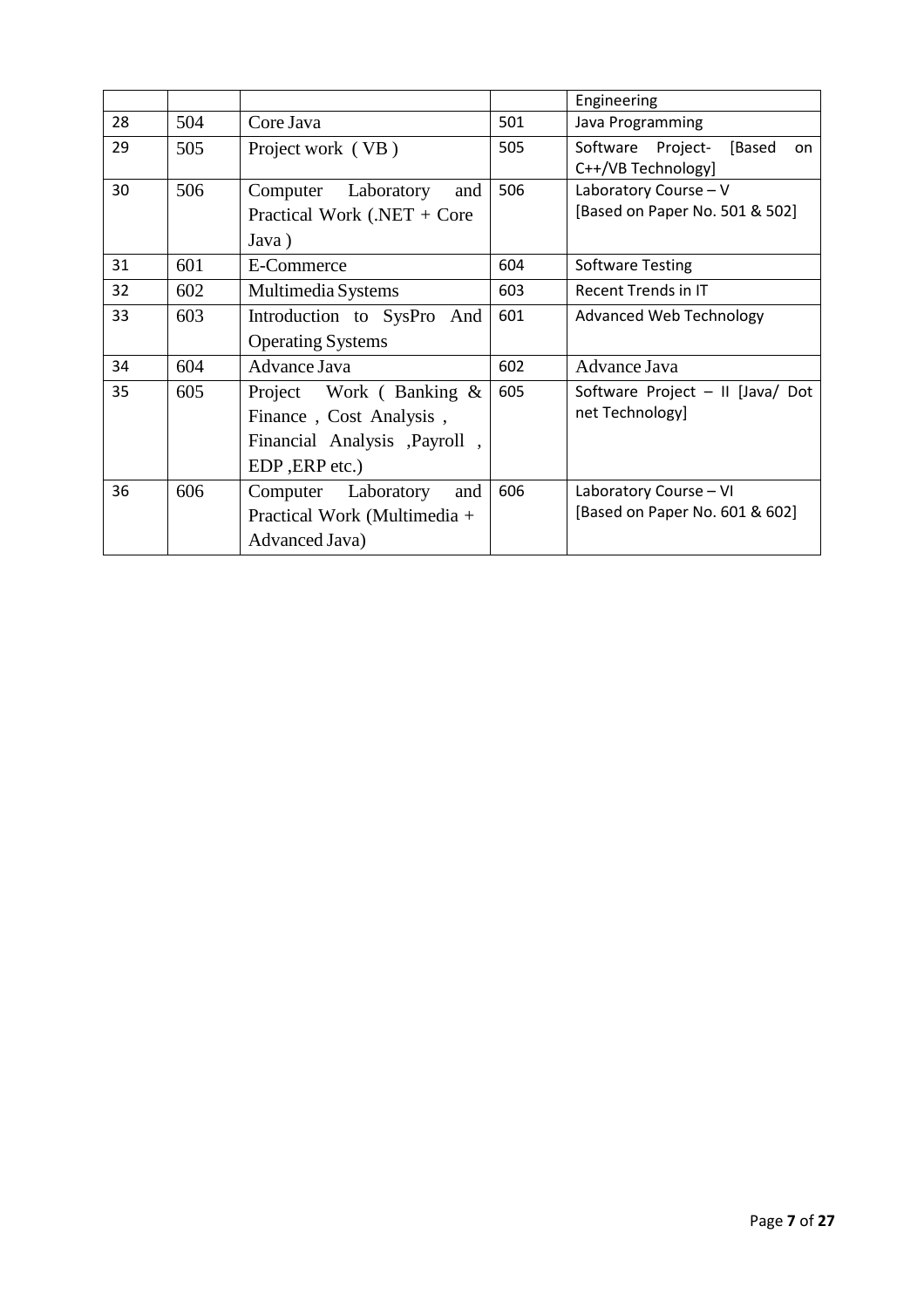### **B.C.A. Semester I Subject Name -: Modern Operating Environment And MS Office Course Code -: 101**

| <b>Chapter</b> | <b>Topic Name</b>                                                                                                                                                                                                                                                                                                                                                                                                                                                                                                           | No. Of         |
|----------------|-----------------------------------------------------------------------------------------------------------------------------------------------------------------------------------------------------------------------------------------------------------------------------------------------------------------------------------------------------------------------------------------------------------------------------------------------------------------------------------------------------------------------------|----------------|
| No.            |                                                                                                                                                                                                                                                                                                                                                                                                                                                                                                                             | Lectures       |
| 1              | <b>Introduction to computer :</b> Computer Characteristics, Concept of<br>Hardware, Software, Evolution of computer and Generations, Types of<br>computer - Analog & Digital computers, Hybrid computers, General<br>purpose & Special Purpose Computer,<br>Limitations of Computer Applications of Computer in Various fields.                                                                                                                                                                                             | 6              |
| 2              | <b>Structure and Working of Computer:</b><br>Functional Block diagram of<br>computer. CPU, ALU, Memory Unit, Bus structure of Digital<br>Computer - Address, data and control bus.                                                                                                                                                                                                                                                                                                                                          | $\overline{4}$ |
| 3              | Input /Output Devices : Input device - Keyboard, Mouse, Scanner,<br>MICR, OMR.<br>Output devices - VDU, Printers - Dot Matrix, Daisy- wheel, Inkjet,<br>Laser, Line printers and Plotters.                                                                                                                                                                                                                                                                                                                                  | 5              |
| 4              | <b>Computer Memory: Memory Concept, Memory cell, memory</b><br>organization, Semiconductor memory-RAM, ROM, PROM, EPROM,<br>Secondary Storage devices - Magnetic tape, Magnetic Disk (floppy<br>disk & Hard disk.), Compact Disk.                                                                                                                                                                                                                                                                                           | 6              |
| 5              | Computer Language and Software : Algorithm, flowcharts, Machine<br>language, Assembly language, High Level language, Assembler,<br>Compiler, Interpreter. Characteristics of good Language.<br>Software - System and application software.                                                                                                                                                                                                                                                                                  | 5              |
| 6              | Operating System : Operating system, Evolution of operating system.<br>Function of operating system. Types of operating systems.<br>Detailed study of Windows Operating System. Introduction and<br>features of LINUX OS.                                                                                                                                                                                                                                                                                                   | 6              |
| $\overline{7}$ | Networking: Concept, Basic elements of a Communication System, Data<br>transmission media, Topologies, LAN, MAN, WAN, Internet                                                                                                                                                                                                                                                                                                                                                                                              | 3              |
| 8              | MS-OFFICE: Introduction to Ms-office, Components and features.<br>MS-Word – Creating letter, table, fonts, page layout document<br>formatting spell check, print preview, template, colour, mail merge,<br>auto text, inserting picture, word art.<br>MS-EXCEL - Introduction to Excel, Sorting, Queries, Graphs,<br>Scientific functions.<br>Power Point :- Introduction to Power Point Creation of Slides,<br>Inserting pictures, Preparing slide show with animation.<br>MS-ACCESS - Creation and Manipulation of Files. | 12             |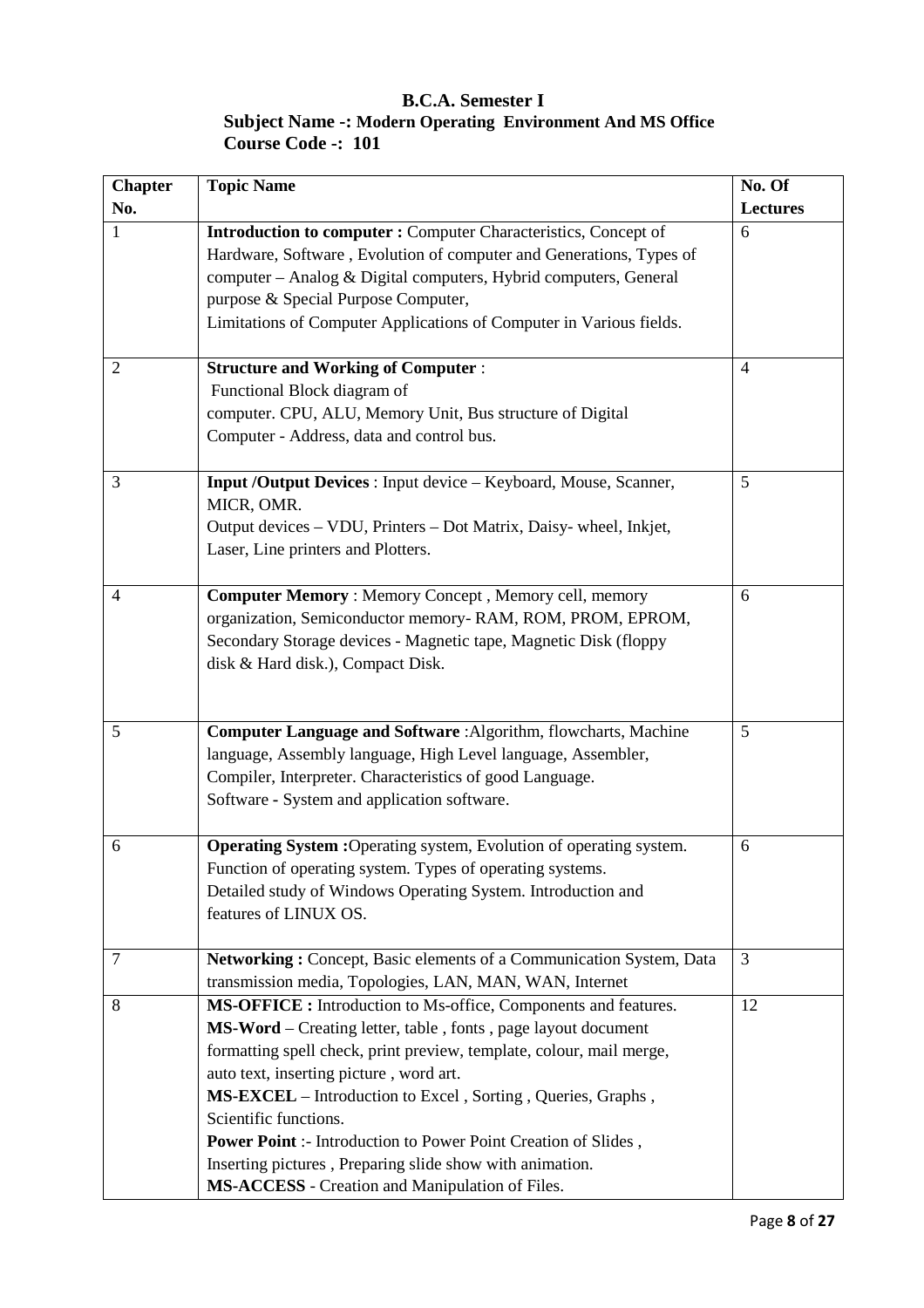#### **Books Recommended:-**

1)Computer Fundamentals by P.K. Sinha & Priti Sinha, 3rd edition, BPB pub.

- 2) Computers Today by S. Basandra Galgotia Pub.
- 3) Microsoft Office 2000 by Vipra Computers, Vipra Printers Pvt. Ltd.
- 4) Advanced Microsoft Office 2000 by Meredith Flynin, Nita Rutkosky, BPB Pub
- 5) using Microsoft office 2007 by Ed Bott ,Woody Leonhard , Pearson publication
- 6) using Microsoft office 2010 by , Pearson publication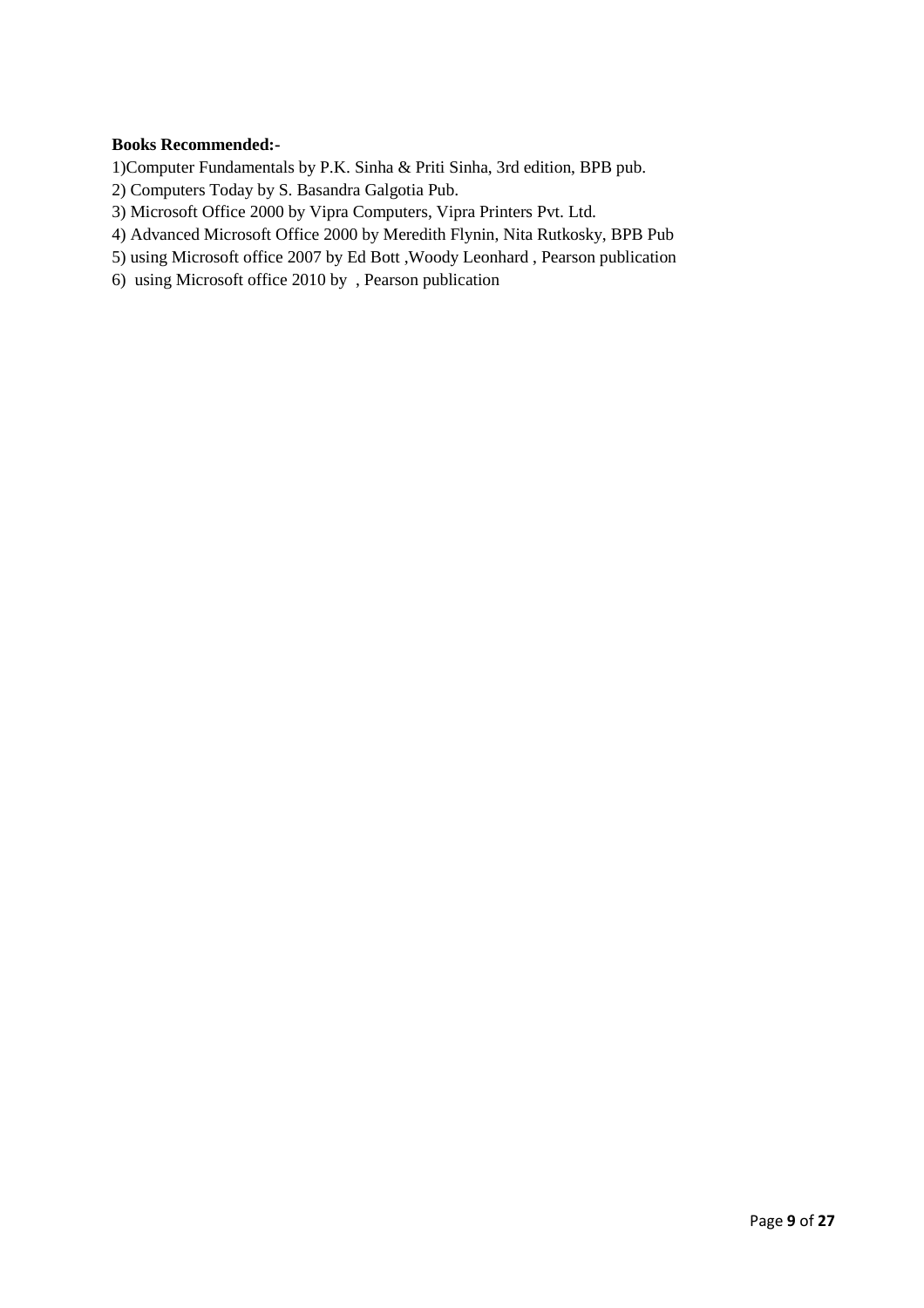#### **B.C.A. Semester I Subject Name -: Financial Accounting Course Code -: 102**

#### **Objectives:**

- 1. To enable the students to acquire sound knowledge of basic concepts of accounting
- 2. To impart basic accounting knowledge
- 3. To impart the knowledge about recording of transactions and preparation of final accounts
- 4. To acquaint the students about accounting software packages

|              | <b>Contents</b>                                                      | No.      | <b>of</b> |
|--------------|----------------------------------------------------------------------|----------|-----------|
|              |                                                                      | lectures |           |
| Unit 1       | <b>Introduction:</b>                                                 | 06       |           |
|              | Financial Accounting-Definition, Scope, Objectives $&$ Limitations   |          |           |
|              | Distinction between Accounting & Book Keeping,                       |          |           |
|              | <b>Branches of Accounting</b>                                        |          |           |
| Unit 2       | <b>Conceptual Frame work:</b>                                        | 06       |           |
|              | Accounting Concepts, Principles & Conventions                        |          |           |
|              | Accounting Standards - Concept, objectives, benefits,<br>Overview of |          |           |
|              | Accounting Standards in India.                                       |          |           |
|              | Accounting Policies, Accounting as a measurement Discipline,         |          |           |
|              | Valuation Principles, Accounting Estimates                           |          |           |
| Unit 3       | <b>Recording of Transactions:</b>                                    | 16       |           |
|              | Voucher system; Accounting Process, Journals, Ledger, Cash Book,     |          |           |
|              | subsidiary books , Trial Balance.                                    |          |           |
|              | Depreciation: Meaning, Need, Importance & Methods                    |          |           |
|              | (WDV & SLM)                                                          |          |           |
| Unit 4       | <b>Preparation of Final Accounts:</b>                                | 10       |           |
|              | Preparation of Trading Account, Profit & Loss Account & Balance      |          |           |
|              | Sheet of Sole Proprietary Business.                                  |          |           |
| Unit 5       | <b>Introduction to Company Final Accounts:</b>                       | 04       |           |
|              | Important provisions of Companies Act 1956 in respect of preparation |          |           |
|              | of final Accounts. Understanding the final accounts of a Company     |          |           |
| Unit 6       | <b>Accounting in Computerized Environment:</b>                       | 06       |           |
|              | <b>Computers and Financial Application</b>                           |          |           |
|              | Introduction to Accounting Software Package - Tally 9.0              |          |           |
|              | An overview of Computerized Accounting systems - Salient Features    |          |           |
|              | and significance, Generating Accounting Reports,                     |          |           |
| <b>Total</b> |                                                                      | 48       |           |

#### **Recommended Books :**

1. Fundamentals of Accounting & Financial Analysis: By Anil Chowdhry (Pearson Education)

- 2. Financial accounting: By Jane Reimers (Pearson Education)
- 3. Accounting Made Easy By Rajesh Agarwal & R Srinivasan (Tata McGraw –Hill)
- 4. Financial Accounting For Management: By Amrish Gupta (Pearson Education)
- 5. Financial Accounting For Management: By Dr. S. N. Maheshwari (Vikas Publishing)
- 6. Advanced Accounts M.C. Shukla and S P Grewal (S.Chand & Co., New Delhi)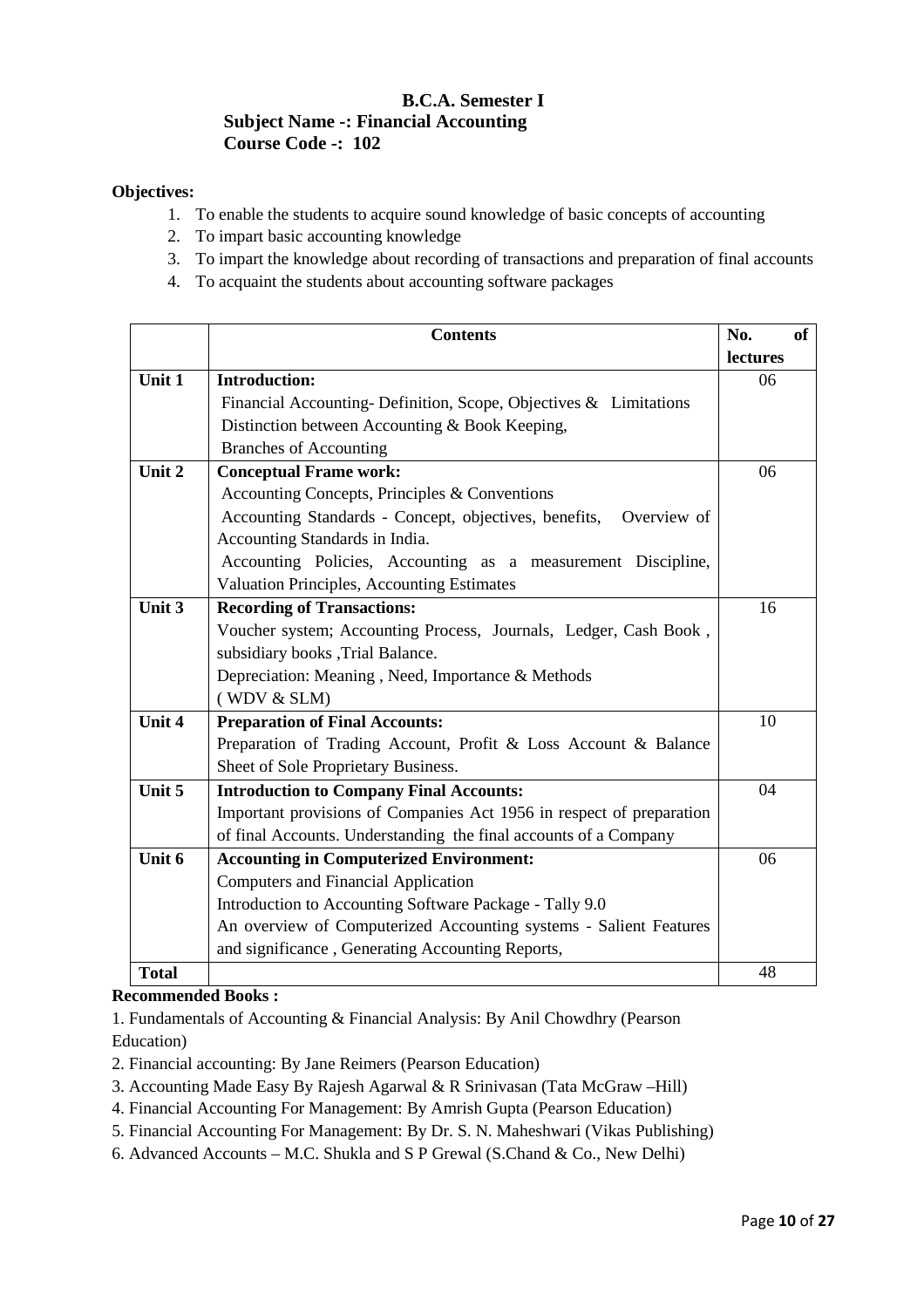## **B.C.A. Semester I Subject Name -: Principles of Programming and Algorithms Course Code -: 103**

| Pre requisite: Basic Mathematics<br>Objectives: To develop Analytical / Logical Thinking and Problem Solving capabilities |        |
|---------------------------------------------------------------------------------------------------------------------------|--------|
|                                                                                                                           |        |
| Ch.1 Introduction                                                                                                         | [5]    |
| 1.1 Concept: problem solving, algorithm                                                                                   |        |
| 1.2 Program development cycle                                                                                             |        |
| 1.3 Characteristics of an algorithm                                                                                       |        |
| 1.4 Time complexity: Big-Oh notation                                                                                      |        |
| 1.5 Flowcharts                                                                                                            |        |
| 1.6 Simple Examples: Algorithms and flowcharts                                                                            |        |
| Ch. 2 Simple Arithmetic Problems                                                                                          | $[13]$ |
| 2.1 Addition / Multiplication of integers                                                                                 |        |
| 2.2 Determining if a number is +ve / -ve / even / odd                                                                     |        |
| 2.3 Maximum of 2 numbers, 3 numbers                                                                                       |        |
| 2.4 Sum of first n numbers, given n numbers                                                                               |        |
| 2.5 Integer division, Digit reversing, Table generation for n,                                                            |        |
| ab                                                                                                                        |        |
| 2.6 Factorial, sine series, cosine series, nCr, Pascal Triangle                                                           |        |
| 2.7 Prime number, Factors of a number                                                                                     |        |
| 2.8 Other problems such as Perfect number, GCD of 2 numbers etc                                                           |        |
| (Write algorithms and draw flowcharts)                                                                                    |        |
| Ch. 3 Recursion                                                                                                           | [8]    |
| 3.1 Concept                                                                                                               |        |
| 3.2 Multiplication                                                                                                        |        |
| 3.3 Factorial                                                                                                             |        |
| 3.4 Ackerman function                                                                                                     |        |
| 3.5 Fibonacci series                                                                                                      |        |
| 3.6 Permutation Generation                                                                                                |        |
| Ch. 4 Algorithms using arrays                                                                                             | [8]    |
| 4.1 Maximum and minimum of array, reversing elements of                                                                   |        |
| an array                                                                                                                  |        |
| 4.2 Mean and Median of n numbers                                                                                          |        |
| 4.3 Row major and Column major form of array                                                                              |        |
| representation                                                                                                            |        |
| 4.4 Matrices: Addition, Multiplication, Transpose, Symmetry,                                                              |        |
| upper/lower triangular                                                                                                    |        |
| Ch. 5 Sorting and Searching                                                                                               | $[13]$ |
| 5.1 Insertion sort                                                                                                        |        |
| 5.2 Bubble sort                                                                                                           |        |
| 5.3 Selection sort                                                                                                        |        |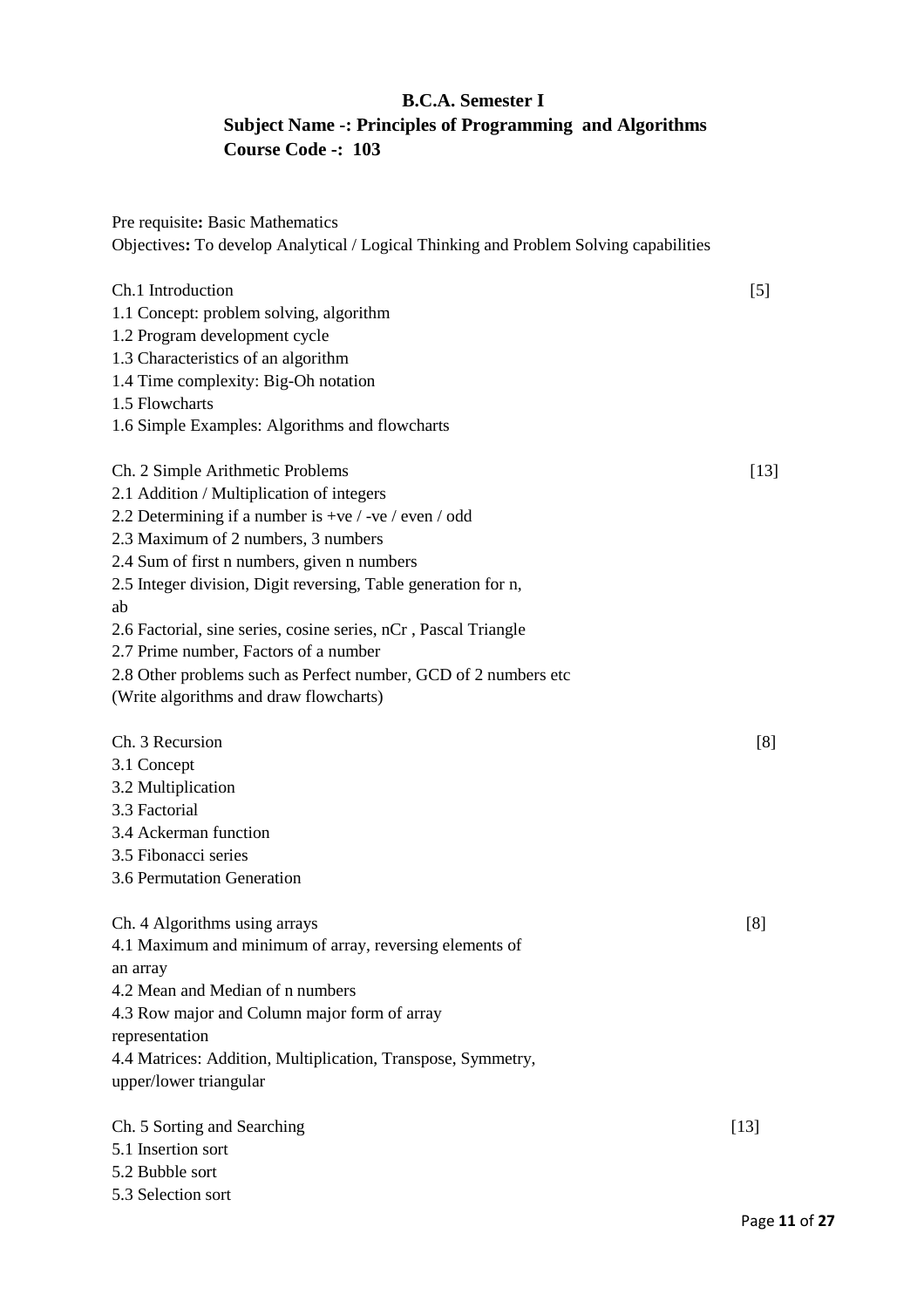5.4 Quick sort (Recursive) 5.5 Merge sort 5.6 Radix Sort 5.7 Bucket Sort 5.8 Counting Sort 5.9 Sequential and Binary search (Performance Analysis for space requirement and speed using Big-Oh notation is essential)

#### **Reference Books:**

1. How to solve it by Computer – R. G. Dromy

- 2. Fundamentals of Data Structures Horowitz and Sahani
- 3. Introduction to algorithms Cormen, Leiserson, Rivest, Stein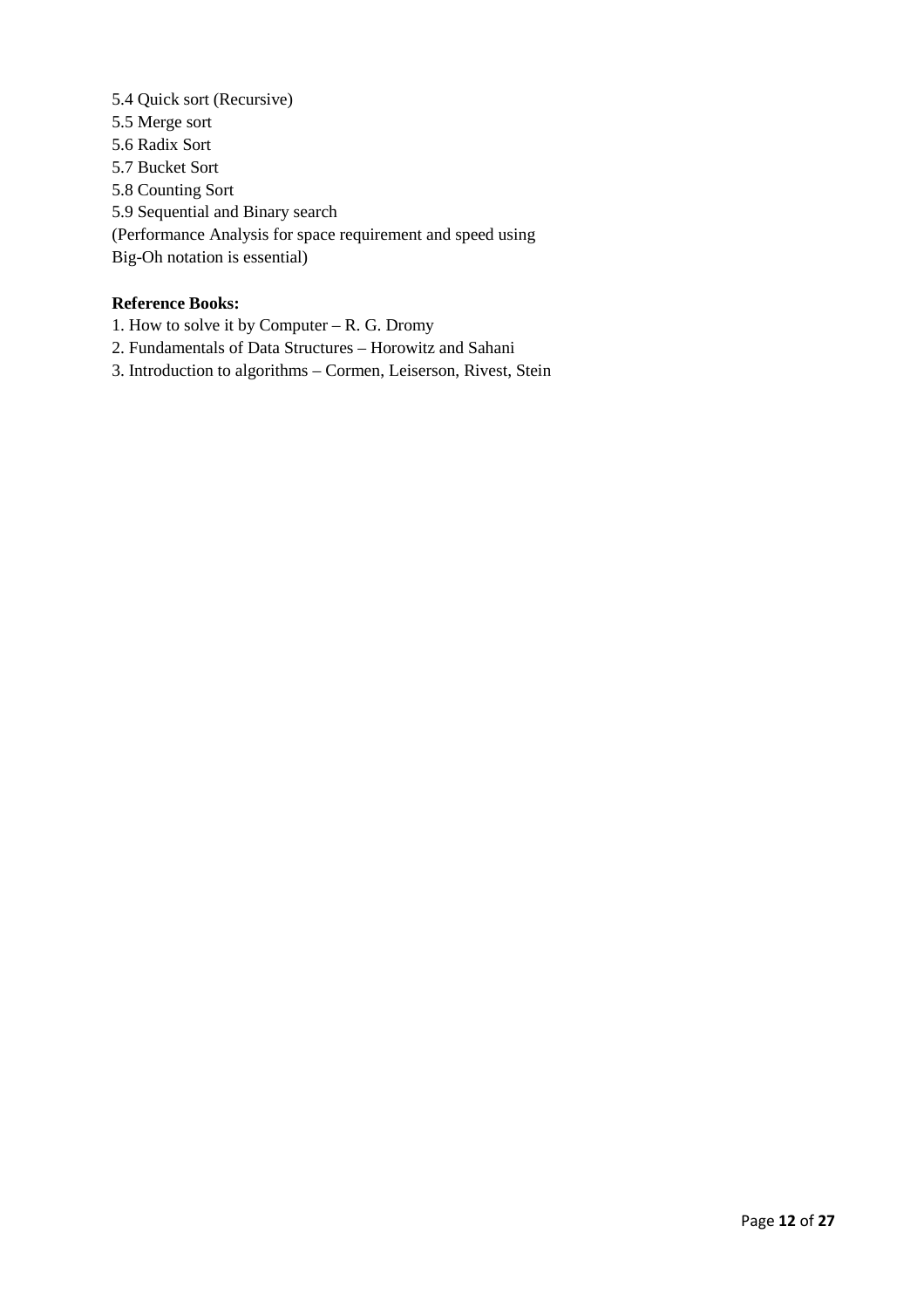## **B.C.A. Semester I Subject Name -: Business Communication Course Code -: 104**

#### **Objectives:**

- 1. To understand the concept, process and importance of communication.
- 2. To develop an integrative approach where reading, writing, presentation skills are used together to enhance the students' ability to communicate and write effectively.
- 3. To create awareness among students about Methods and Media of communication.
- 4. To make students familiar with information technology and improve job seeking skills.

|        | <b>Contents</b>                                                                 | No. of          |
|--------|---------------------------------------------------------------------------------|-----------------|
|        |                                                                                 | <b>Lectures</b> |
| Unit 1 | <b>Introduction to Communication</b>                                            |                 |
|        | 1.1 Meaning                                                                     |                 |
|        | 1.2 Definition                                                                  |                 |
|        | 1.3 Objective, Process, importance.                                             | 08              |
|        | 1.4 Principles of effective communication                                       |                 |
|        | 1.5 Barriers to Communication and its types                                     |                 |
|        | 1.6 Overcoming Barriers.                                                        |                 |
| Unit 2 | <b>Methods of Communication</b>                                                 |                 |
|        | <b>2.1 Verbal Communication</b>                                                 |                 |
|        | 2.1.1 - Written Communication-Advantages & Limitations (Letters, Memo,          |                 |
|        | Agenda, Notice & Reports)                                                       |                 |
|        | 2.2.2 Oral Communication ) - Advantages & Limitations (Personal & Telephonic)   | 10              |
|        | 2.2 Non-Verbal Communication -Advantages & Limitations                          |                 |
|        | 2.2.1 Silence                                                                   |                 |
|        | 2.2.2 Body Language                                                             |                 |
|        | 2.2.3 Signs & Symbols                                                           |                 |
|        | 2.3 Grapevine                                                                   |                 |
| Unit 3 | <b>Oral Communication</b>                                                       |                 |
|        | 3.1 Meaning, Nature, Scope                                                      |                 |
|        | 3.2, Principles of Effective Oral Communication                                 | 08              |
|        | 3.3 Techniques of Effective Speaking                                            |                 |
|        | 3.4. The Art of Listening,                                                      |                 |
|        | 3.5 Principles of Good Listening-Barriers to Listening                          |                 |
| Unit 4 | <b>Business Correspondence</b>                                                  |                 |
|        | 4.1 Need, Functions of Business Correspondence                                  |                 |
|        | 4.2 Components and layout of Business letter,                                   |                 |
|        | 4.3 Drafting of letters: Enquiry, order, Complaints and follow up, Sales,       | 08              |
|        | Circulars.                                                                      |                 |
|        | 4.4 Email etiquette                                                             |                 |
|        |                                                                                 |                 |
| Unit 5 | <b>Information Technology for Communication</b>                                 |                 |
|        | Introduction, Advantages and Limitations of - Telex, Telegram, Fax, Voice Mail, | 08              |
|        | Teleconferencing, Video Conferencing,<br>Internet and Social Media Sites, E-    |                 |
|        | communication at work place.                                                    |                 |
| Unit 6 | <b>Job Seeking Skills</b>                                                       |                 |
|        | 6.1 Job application letter                                                      | 06              |
|        | 6.2 Curriculum Vitae                                                            |                 |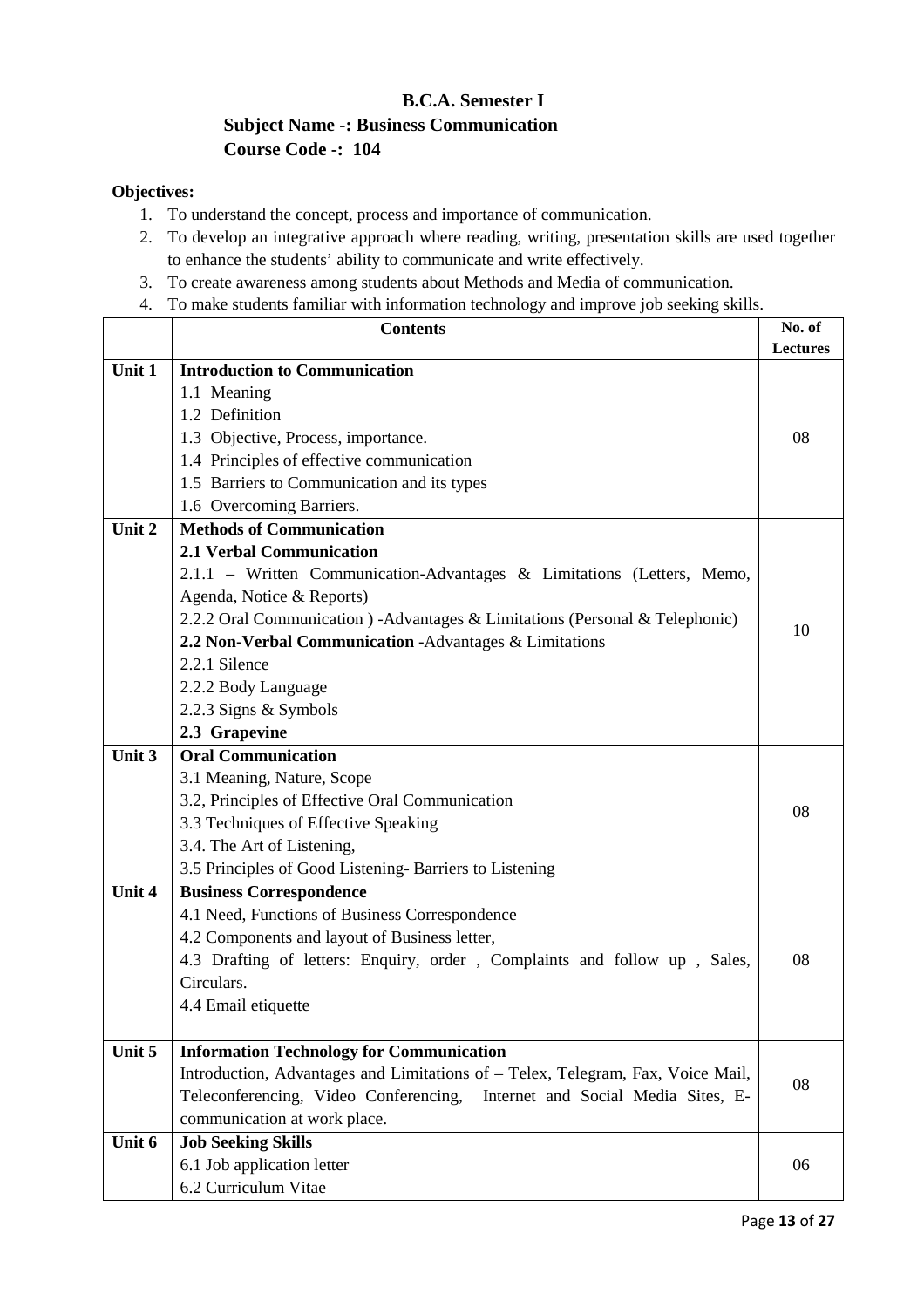| 6.3 Group Discussion    |    |
|-------------------------|----|
| 6.4 Interview Skills    |    |
| 6.5 Presentation Skills |    |
| <b>Total</b>            | 48 |

#### **Recommended Books:**

- 1. Business Communication (Principles, Methods and Techniques) Nirmal Singh Deep & Deep Publications Pvt. Ltd, New Delhi.
- 2. Essentials of Business Communication Rajendra Pal & J. S. Korlhalli Sultan Chand & Sons, New Delhi.
- 3. Media and Communication Management C.S.Raydu Himalaya Publishing House, Mumbai.
- 4. Professional Communication- Aruna Koneru- Tata McGraw-Hill Publishing Co. Ltd, New Delhi.
- 5. Creating a Successful CV Siman Howard Dorling Kindersley.
- 6. Business Communication Dr.Anjali Kalkar, Ashapak G.Nadaf , Tech- Max Publication, Pune
- 7. Effective Documentation and Presentation- Urmila Rai & S.M. Rai Himalaya Publishing House, Mumbai.
- 8. Principles Practices of Business Communication Aspi Doctor & Rhoda Doctor Sheth Publishers Pvt. Ltd.
- 9. Business Communication Concepts, Cases and Applications P.D. Chaturvedi, Mukesh Chaturvedi, 2nd Edition (2013)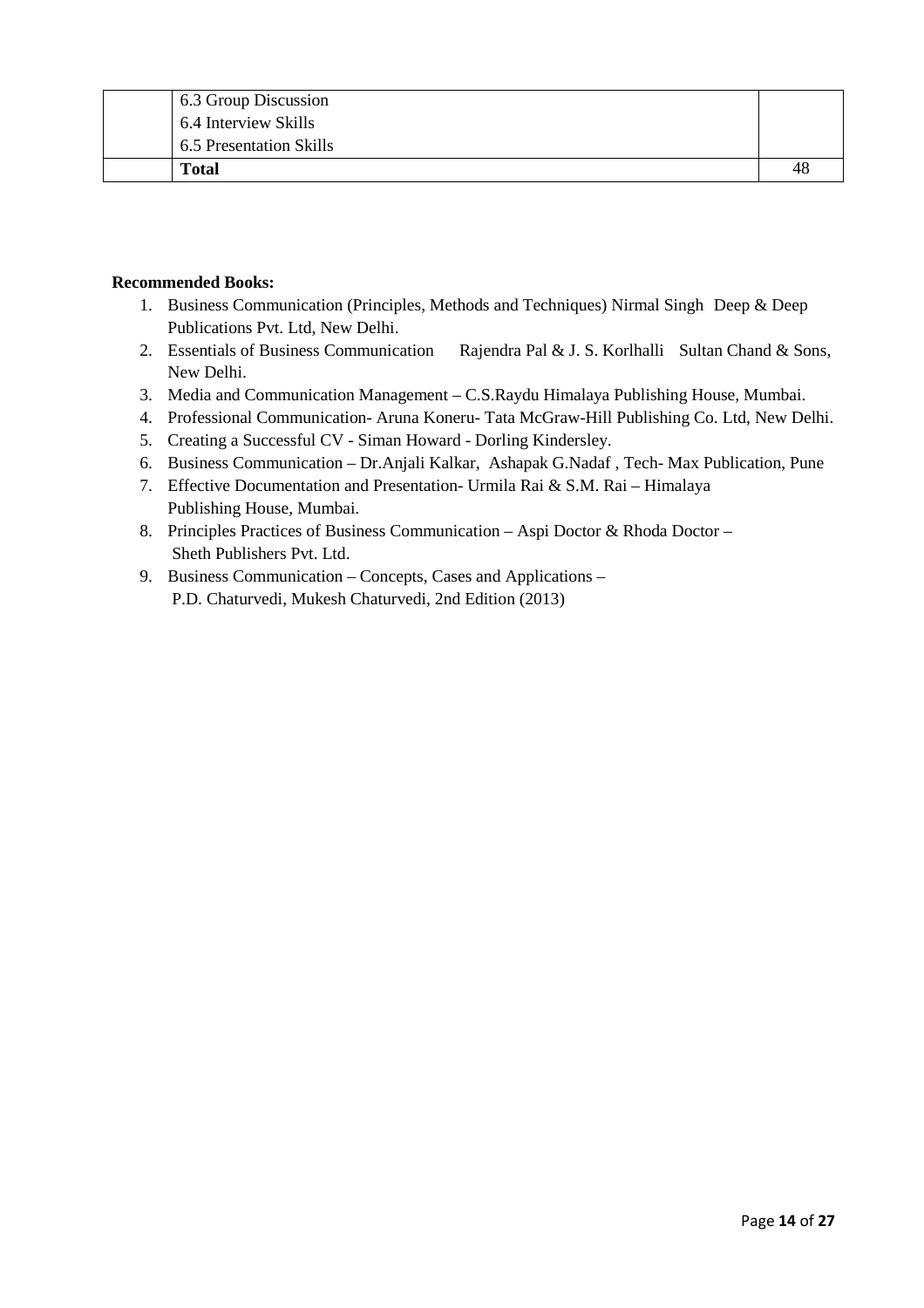## **B.C.A. Semester I Subject Name -: Principles of Management Course Code -: 105**

### **Objectives:**

- 1. To provide the fundamental knowledge about working of business organization.
- 2 To make students well acquainted with management process , functions and principles.
- 3 To make the students familiar with recent trends in management.

|        | <b>Contents</b>                                                                    | <b>No. of Lectures</b> |
|--------|------------------------------------------------------------------------------------|------------------------|
| Unit 1 | <b>Nature of Management</b>                                                        |                        |
|        | Meaning, Definition, Nature, Importance & Functions<br>1.                          |                        |
|        | Management an Art, Science & Profession-Management as social System<br>2.          | 08                     |
|        | Management-Administration-Organization-Universality<br>3.<br>Concept of<br>- of    |                        |
|        | management                                                                         |                        |
| Unit 2 | <b>Evolution of management Thoughts</b>                                            | 08                     |
|        | 2.1 Contribution of F.W.Taylor, Henri Fayol, Elton Mayo                            |                        |
| Unit 3 | <b>Functions of Management : Part - I</b>                                          |                        |
|        | 3.1 Planning -Meaning -Need & Importance, types levels -advantages $\&$            |                        |
|        | limitations;                                                                       |                        |
|        | 3.2 Forecasting-Need & Techniques;                                                 |                        |
|        | 3.3Decision making $-$ Types - Process of rational decision making $\&$ techniques |                        |
|        | of decision making.                                                                | 08                     |
|        | 3.4 Organizing - Elements of organizing & process                                  |                        |
|        | Types of organizations,                                                            |                        |
|        | 3.5 Delegation of authority - Need, difficulties in delegation                     |                        |
|        | Decentralization.                                                                  |                        |
|        | 3.6 Staffing – Meaning $&$ importance                                              |                        |
| Unit 4 | <b>Functions of Management : Part -II</b>                                          |                        |
|        | 4.1 Direction - Nature - Principles                                                |                        |
|        | 4.2 Motivation - Importance - Theories                                             |                        |
|        | 4.3 Leadership – Meaning - qualities of effective Leadership $\&$<br>functions of  | 08                     |
|        | leader                                                                             |                        |
|        | 4.4 Co-ordination - Need - Importance                                              |                        |
|        | 4.5 Controlling – Need, nature, Importance, Process & techniques                   |                        |
| Unit 5 | <b>Strategic Management</b>                                                        |                        |
|        | 5.1 Definition,                                                                    |                        |
|        | 5.2 Classes of Decisions                                                           |                        |
|        | 5.3 Levels of Decisions                                                            | 08                     |
|        | 5.4 Strategy                                                                       |                        |
|        | 5.5 Role of Strategic Management and its benefits                                  |                        |
|        | 5.6 Strategic Management in India                                                  |                        |
| Unit 6 | <b>Recent Trends in Management</b>                                                 |                        |
|        | 6.1 Management of change                                                           |                        |
|        | 6.2 Disaster Management                                                            | 08                     |
|        | 6.3 Total Quality Management                                                       |                        |
|        | 6.4 Stress Management                                                              |                        |
|        | 6.5 Social Responsibility of management                                            |                        |
|        | <b>Total</b>                                                                       | 48                     |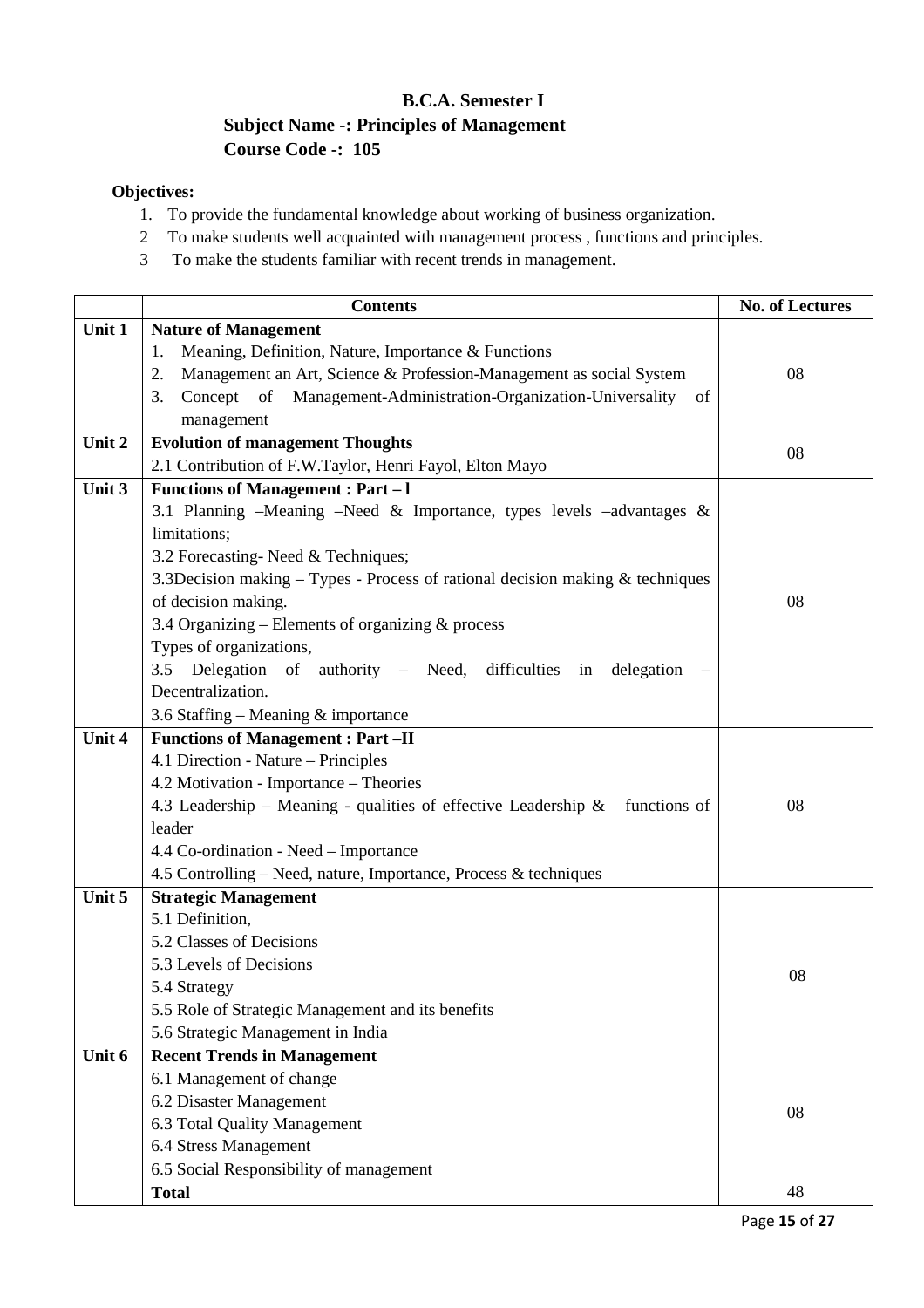#### *Recommended Books:*

- i. Essential of Management Harold Koontz and Iteinz Wiebritch- McGraw-Hill International
- ii. Management Theory & Practice J.N. Chandan
- iii. Essential of Business Administration K. Aswathapa, Himalaya Publishing House
- iv. Principles & Practice of management Dr. L.M. Prasad, Sultan Chand & Sons New Delhi
- v. Business Organization & management Dr. Y.K. Bhushan.
- vi. Management: Concept and Strategies by J.S. Chandan, Vikas Publishing.
- vii. Principles of Management, By Tripathi, Reddy Tata McGraw Hill
- viii. Business organization and management by Talloo by Tata Mc Graw Hill
- ix. Business Environment and policy A book on Strategic Management/ Corporate Planning By Francis Cherunilam, Himalaya Publishing House.
- x. Business Organization & Management C.B. Gupta
- xi. Dictionary of Commerce & Management -- J.L. Hanson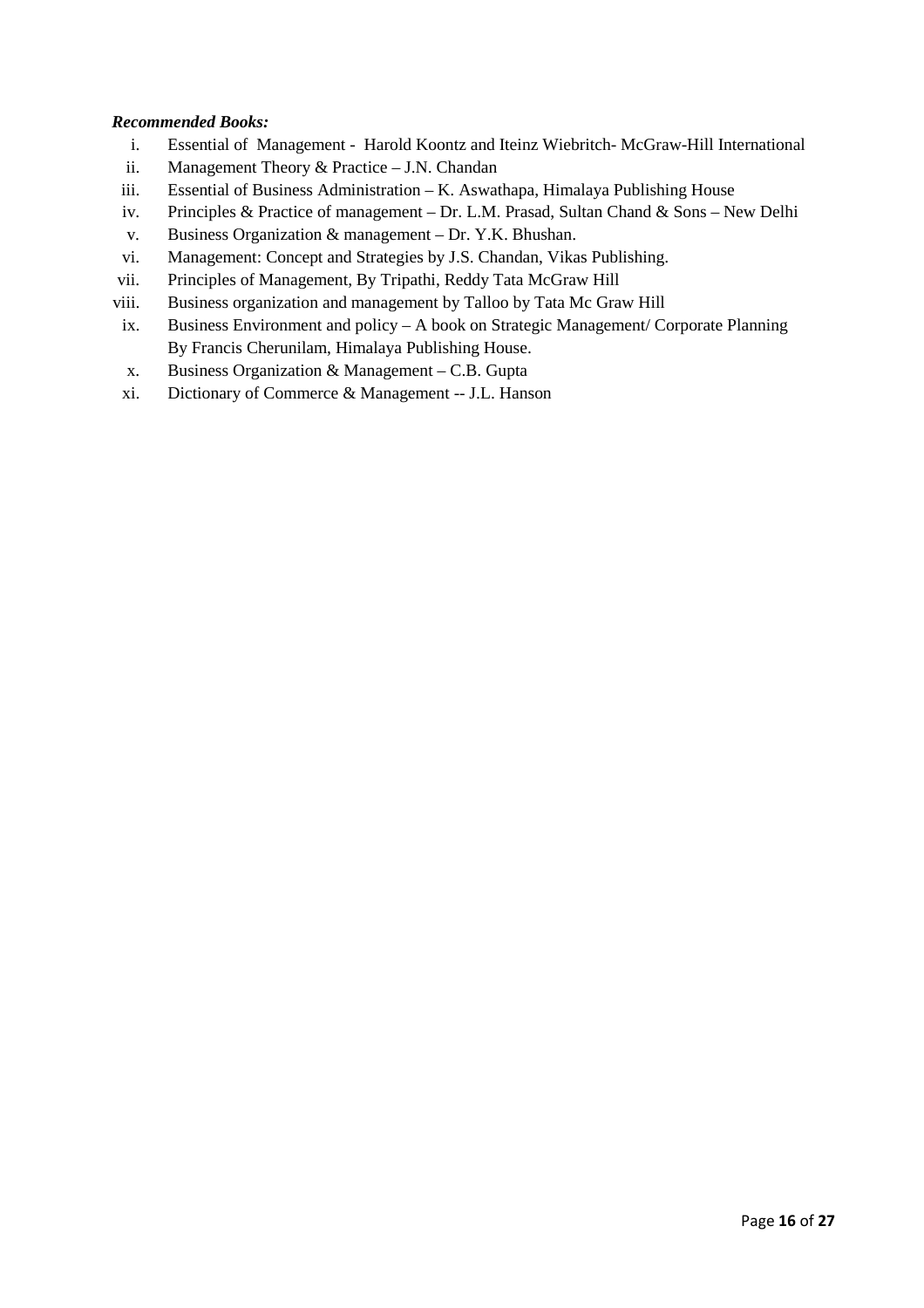## **B.C.A. Semester II Subject Name -: Procedure Oriented Programming using C Course Code -: 201**

| <b>Chapter</b> | <b>Topics</b>                                            | No. of          | Ref.        |
|----------------|----------------------------------------------------------|-----------------|-------------|
| No.            |                                                          | <b>Lectures</b> | <b>Book</b> |
| $\mathbf{1}$   | <b>Introduction to C language</b>                        | 4               | Book 1,     |
|                | 1.1 History                                              |                 | 2           |
|                | 1.2 Basic structure of C Programming                     |                 |             |
|                | 1.3 Language fundamentals                                |                 |             |
|                | 1.3.1 Character set, tokens                              |                 |             |
|                | 1.3.2 Keywords and identifiers                           |                 |             |
|                | 1.3.3 Variables and data types                           |                 |             |
|                | 1.4 Operators                                            |                 |             |
|                | 1.4.1 Types of operators                                 |                 |             |
|                | 1.4.2 Precedence and associativity                       |                 |             |
|                | 1.4.3 Expression                                         |                 |             |
| $\mathfrak{2}$ | <b>Managing I/O operations</b>                           | $\overline{2}$  | Book 1,     |
|                | 2.1 Console based I/O and related built-in I/O functions |                 | 2           |
|                | $2.1.1$ printf(), scanf()                                |                 |             |
|                | $2.1.2$ getch $()$ , getchar $()$                        |                 |             |
|                | 2.2 Formatted input and formatted output                 |                 |             |
| 3              | <b>Decision Making and looping</b>                       | 6               | Book 1,     |
|                | 3.1 Introduction                                         |                 | 2           |
|                | 3.2 Decision making structure                            |                 |             |
|                | 3.2.1 If statement                                       |                 |             |
|                | 3.2.2 If-else statement                                  |                 |             |
|                | 3.2.3 Nested if-else statement                           |                 |             |
|                | 3.2.4 Conditional operator                               |                 |             |
|                | 3.2.5 Switch statement                                   |                 |             |
|                | 3.3 Loop control structures                              |                 |             |
|                | 3.3.1 while loop                                         |                 |             |
|                | 3.3.2 Do-while loop                                      |                 |             |
|                | 3.3.3 For loop                                           |                 |             |
|                | 3.3.4 Nested for loop                                    |                 |             |
|                | 3.4 Jump statements                                      |                 |             |
|                | 3.4.1 break                                              |                 |             |
|                | 3.4.2 continue                                           |                 |             |
|                | 3.4.3 goto                                               |                 |             |
|                | 3.4.4 exit                                               |                 |             |
| $\overline{4}$ | <b>Functions and pointers</b>                            | 12              | Book 1,     |
|                | 4.1 Introduction                                         |                 | 2,3         |
|                | 4.1.1 Purpose of function                                |                 |             |
|                | 4.1.2 Function definition                                |                 |             |
|                | 4.1.3 Function declaration                               |                 |             |
|                | 4.1.4 Function call                                      |                 |             |
|                | 4.2 Types of functions                                   |                 |             |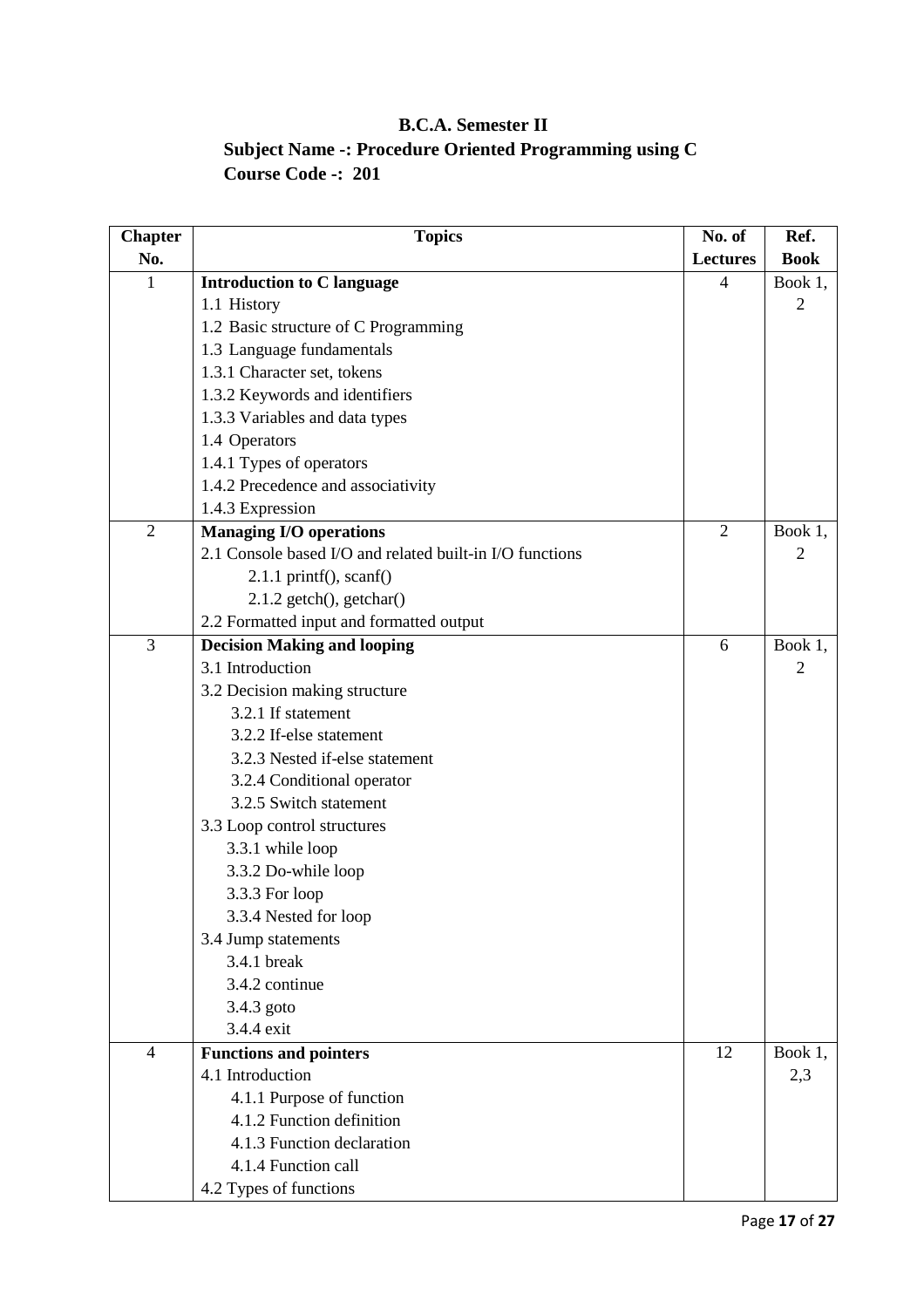|                | 4.3 Call by value and call by reference                 |                |                |
|----------------|---------------------------------------------------------|----------------|----------------|
|                | 4.4 Storage classes                                     |                |                |
|                | 4.5 Recursion                                           |                |                |
|                | 4.6 Introduction to pointer                             |                |                |
|                | 4.6.1 Definition                                        |                |                |
|                | 4.6 2 Declaration                                       |                |                |
|                | 4.6.3 Initialization                                    |                |                |
|                | 4.7 Indirection operator and address of operator        |                |                |
|                | 4.8 Pointer arithmetic                                  |                |                |
|                | 4.9 Dynamic memory allocation                           |                |                |
|                | 4.10 Functions and pointers                             |                |                |
| 5              | <b>Arrays and Strings</b>                               | 8              | Book 1,        |
|                | 5.1 Introduction to one-dimensional Array               |                | 2              |
|                | 5.1.1 Definition                                        |                |                |
|                | 5.1.2 Declaration                                       |                |                |
|                | 5.1.3 Initialization                                    |                |                |
|                | 5.2 Accessing and displaying array elements             |                |                |
|                | 5.3 Arrays and functions                                |                |                |
|                | 5.4 Introduction to two-dimensional Array               |                |                |
|                | 5.4.1 Definition                                        |                |                |
|                | 5.4.2 Declaration                                       |                |                |
|                | 5.4.3 Initialization                                    |                |                |
|                | 5.5 Accessing and displaying array elements             |                |                |
|                | 5.6 Introductions to Strings                            |                |                |
|                | 5.6.1 Definition                                        |                |                |
|                | 5.6.2 Declaration                                       |                |                |
|                | 5.6.3 Initialization                                    |                |                |
|                | 5.7 Standard library functions                          |                |                |
|                | 5.8 Implementations without standard library functions. |                |                |
| 6              | <b>Structures and union</b>                             | 5              | Book 1,        |
|                | 6.1 Introduction to structure                           |                | $\overline{c}$ |
|                | 6.1.1 Definition                                        |                |                |
|                | 6.1.2 Declaration                                       |                |                |
|                | 6.1.3 Accessing members                                 |                |                |
|                | 6.2 structure operations                                |                |                |
|                | 6.3 nested structure                                    |                |                |
|                | 6.4 Introduction to union                               |                |                |
|                | 6.4.1 Definition                                        |                |                |
|                | 6.4.2 Declaration                                       |                |                |
|                | 6.5 Differentiate between structure and union           |                |                |
| $\overline{7}$ | C Preprocessor                                          | $\overline{2}$ | Book 1,        |
|                | 7.1 Definition of preprocessor                          |                | 2              |
|                | 7.2 Macro substitution directory                        |                |                |
|                | 7.3 File inclusion directory                            |                |                |
|                | 7.4 Conditional compilation                             |                |                |
| 8              | <b>File handling</b>                                    | 9              | Book 1,        |
|                | 8.1 Definitions of files                                |                | 2              |
|                | 8.2 File opening modes                                  |                |                |
|                | 8.3 Standard functions                                  |                |                |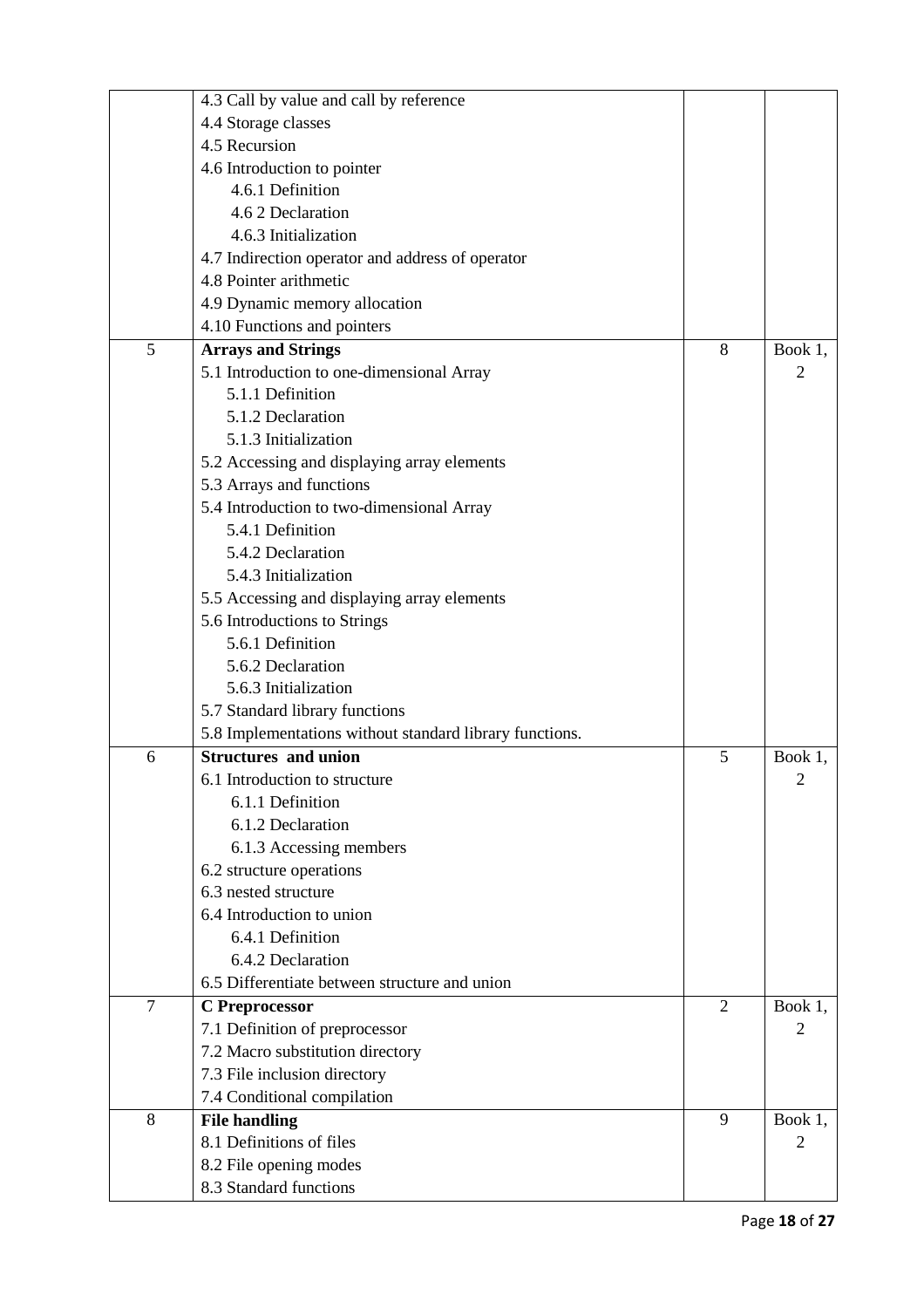| 8.4 Random access to files |    |  |
|----------------------------|----|--|
| 8.5 Command line argument  |    |  |
| <b>Total</b>               | 48 |  |

#### **Reference Book :-**

- 1) Let us C –Yashwant Kanetkar, BPB publication.
- 2) Programming in C Balguruswamy, Tata McGraw-Hill publication.
- 3) Pointers in C Yashwant Kanetkar, BPB publication.
- 4) C programming by Dr.Vishal Lichade dreamtech press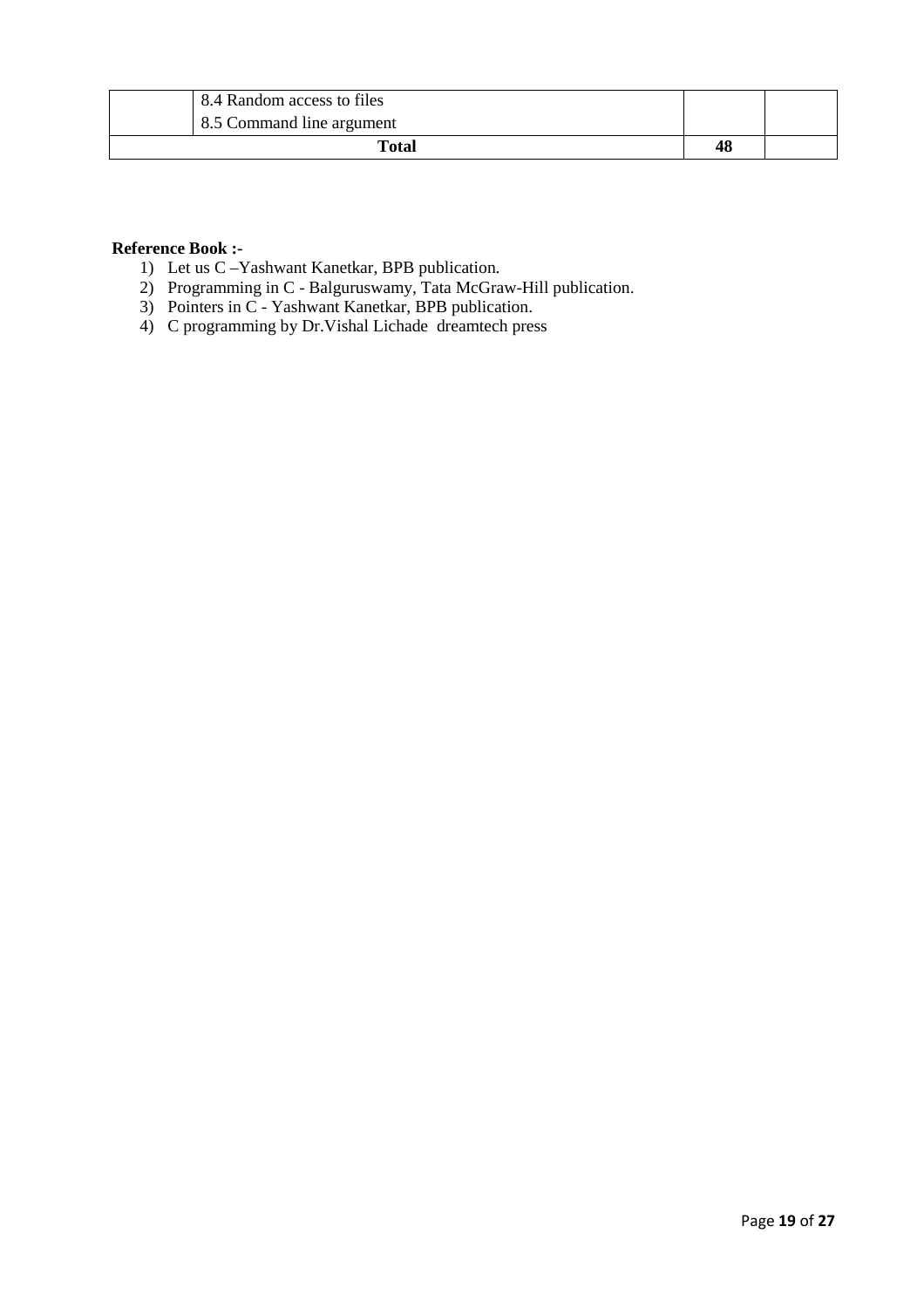## **B.C.A. Semester II Subject Name -: Database Management Systems Course Code -: 202**

| Sr.            | <b>Chapter</b> | <b>Name of Chapter and Contents</b>          | No. of | Reference    |
|----------------|----------------|----------------------------------------------|--------|--------------|
| No.            | No.            |                                              | Lect.  |              |
| $\mathbf{1}$   | $\mathbf{1}$   | <b>File Structure and Organization</b>       | 6      | $\mathbf{1}$ |
|                |                | 1.1 Introduction                             |        |              |
|                |                | 1.2 Logical and Physical Files               |        |              |
|                |                | 1.2.1 File                                   |        |              |
|                |                | 1.2.2 File Structure                         |        |              |
|                |                | 1.2.3 Logical and Physical Files Definitions |        |              |
|                |                | 1.3 Basic File Operations                    |        |              |
|                |                | 1.3.1 Opening Files                          |        |              |
|                |                | 1.3.2 Closing Files                          |        |              |
|                |                | 1.3.3 Reading and Writing                    |        |              |
|                |                | 1.3.4 Seeking                                |        |              |
|                |                | 1.4 File Organization                        |        |              |
|                |                | 1.4.1 Field and Record structure in file     |        |              |
|                |                | 1.4.2 Record Types                           |        |              |
|                |                | 1.4.3 Types of file organization             |        |              |
|                |                | 1.4.3.1 Sequential                           |        |              |
|                |                | 1.4.3.2 Indexed                              |        |              |
|                |                | 1.4.3.3 Hashed                               |        |              |
|                |                | 1.5 Indexing                                 |        |              |
|                |                | 1.5.1 What is an Index?                      |        |              |
|                |                | 1.5.2 When to use Indexes?                   |        |              |
|                |                | 1.5.3 Types of Index                         |        |              |
|                |                | 1.5.3.1 Dense Index                          |        |              |
|                |                | 1.5.3.2 Sparse Index                         |        |              |
| $\overline{2}$ | $\overline{2}$ | <b>Database Management System</b>            | 14     | $\mathbf{1}$ |
|                |                | 2.1 Introduction                             |        |              |
|                |                | 2.2 Basic Concept and Definitions            |        |              |
|                |                | 2.2.1 Data and Information                   |        |              |
|                |                | 2.2.2 Data Vs Information                    |        |              |
|                |                | 2.2.3 Data Dictionary                        |        |              |
|                |                | 2.2.4 Data Item or Field                     |        |              |
|                |                | 2.2.5 Record                                 |        |              |
|                |                | 2.3 Definition of DBMS                       |        |              |
|                |                | 2.4 Applications of DBMS                     |        |              |
|                |                | 2.5 File processing system Vs DBMS           |        |              |
|                |                | 2.6 Advantages and Disadvantages of DBMS     |        |              |
|                |                | 2.7 Users of DBMS                            |        |              |
|                |                | 2.7.1 Database Designers                     |        |              |
|                |                | 2.7.2 Application programmer                 |        |              |
|                |                | 2.7.3 Sophisticated Users                    |        |              |
|                |                | 2.7.4 End Users                              |        |              |
|                |                | 2.8 Views of Data                            |        |              |
|                |                | 2.9 Data Models                              |        |              |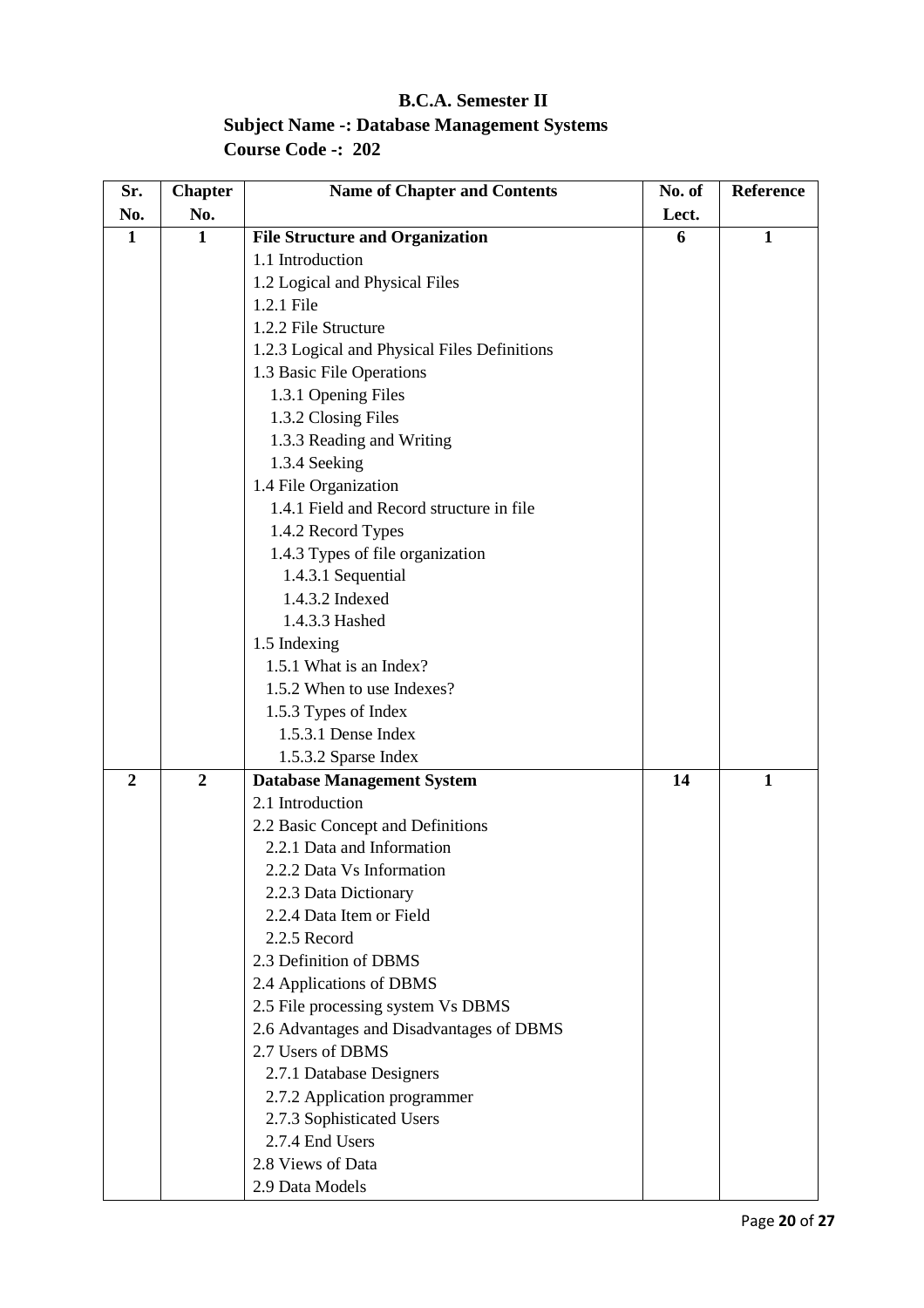|                         |                         | 2.9.1 Object Based Logical Model        |    |                |
|-------------------------|-------------------------|-----------------------------------------|----|----------------|
|                         |                         | a. Object Oriented Data Model           |    |                |
|                         |                         | b. Entity Relationship Data Model       |    |                |
|                         |                         | 2.9.2 Record Base Logical Model         |    |                |
|                         |                         | a. Relational Model                     |    |                |
|                         |                         | b. Network Model                        |    |                |
|                         |                         | c. Hierarchical Model                   |    |                |
|                         |                         | 2.10 Entity Relationship Diagram (ERD)  |    |                |
|                         |                         | 2.11 Extended features of ERD           |    |                |
|                         |                         | 2.12 Overall System structure           |    |                |
| $\overline{\mathbf{3}}$ | $\overline{\mathbf{3}}$ | <b>Relational Model</b>                 | 8  | 1              |
|                         |                         | 3.1 Introduction                        |    |                |
|                         |                         |                                         |    |                |
|                         |                         | 3.2 Terms                               |    |                |
|                         |                         | a. Relation                             |    |                |
|                         |                         | b. Tuple                                |    |                |
|                         |                         | c. Attribute                            |    |                |
|                         |                         | d. Cordinality                          |    |                |
|                         |                         | e. Degree of relationship set           |    |                |
|                         |                         | f. Domain                               |    |                |
|                         |                         | 3.3 Keys                                |    |                |
|                         |                         | 3.3.1 Super Key                         |    |                |
|                         |                         | 3.3.2 Candidate Key                     |    |                |
|                         |                         | 3.3.3 Primary Key                       |    |                |
|                         |                         | 3.3.4 Foreign Key                       |    |                |
|                         |                         | 3.4 Relational Algebra Operations       |    |                |
|                         |                         | a. Select                               |    |                |
|                         |                         | b. Project                              |    |                |
|                         |                         | c. Union                                |    |                |
|                         |                         | d. Difference                           |    |                |
|                         |                         | e. Intersection                         |    |                |
|                         |                         | f. Cartesian Product                    |    |                |
|                         |                         | g. Natural Join                         |    |                |
| $\overline{\mathbf{4}}$ | 4                       | <b>SQL (Structured Query Language)</b>  | 12 | $\overline{2}$ |
|                         |                         | 4.1 Introduction                        |    |                |
|                         |                         | 4.2 History Of SQL                      |    |                |
|                         |                         | 4.3 Basic Structure                     |    |                |
|                         |                         | 4.4 DDL Commands                        |    |                |
|                         |                         | 4.5 DML Commands                        |    |                |
|                         |                         | 4.6 Simple Queries                      |    |                |
|                         |                         | 4.7 Nested Queries                      |    |                |
|                         |                         | 4.8 Aggregate Functions                 |    |                |
| 5                       | 5                       | <b>Relational Database Design</b>       | 5  | $\mathbf{1}$   |
|                         |                         | 5.1 Introduction                        |    |                |
|                         |                         | 5.2 Anomalies of un normalized database |    |                |
|                         |                         | 5.3 Normalization                       |    |                |
|                         |                         | 5.4 Normal Form                         |    |                |
|                         |                         | 5.4.1 1 NF                              |    |                |
|                         |                         | 5.4.2 2 NF                              |    |                |
|                         |                         | 5.4.3 3 NF                              |    |                |
|                         |                         |                                         |    |                |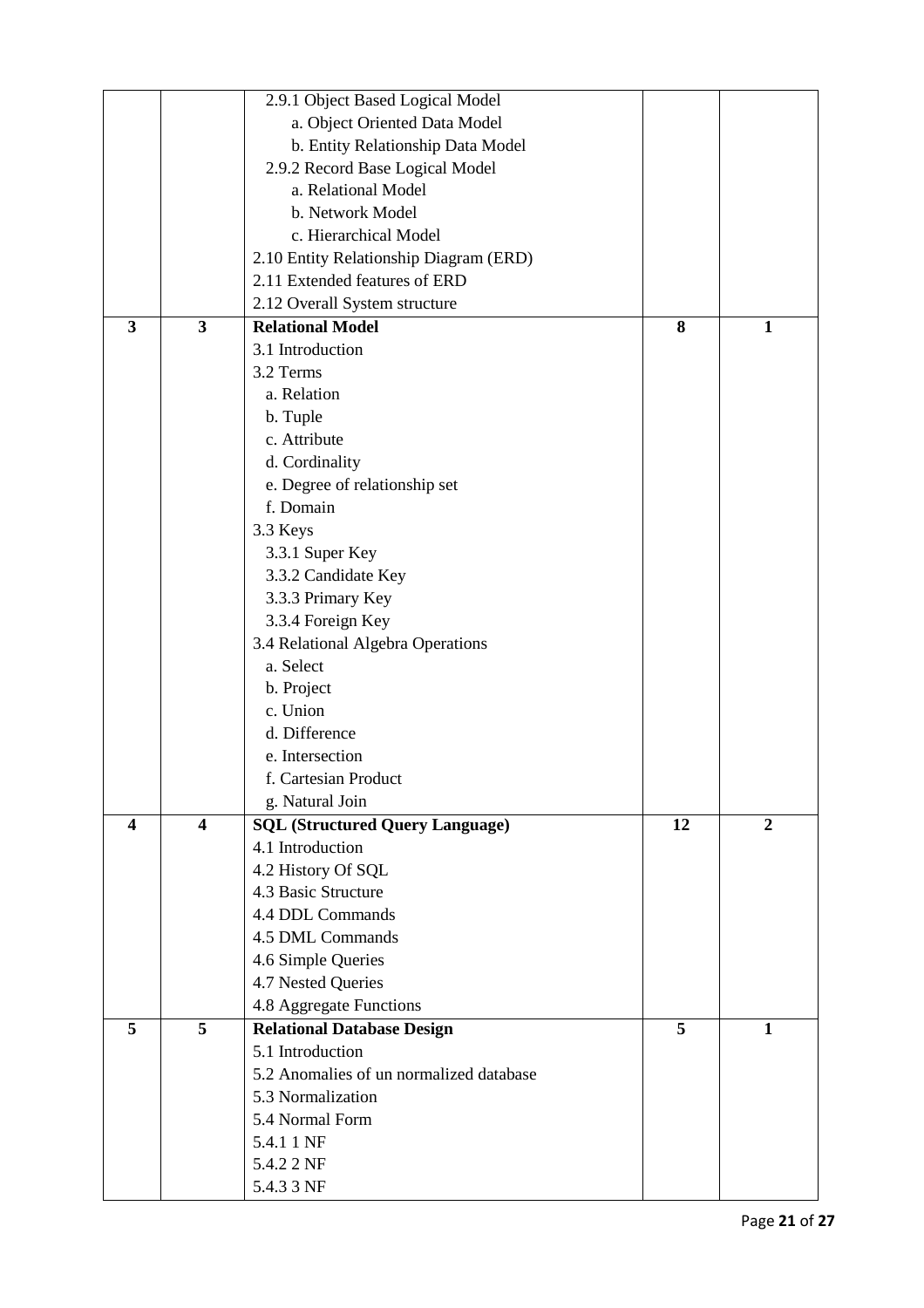| <b>RCNE</b><br>$\overline{\phantom{a}}$<br>$\overline{\phantom{a}}$<br>21 J.L<br>້.<br>. |  |
|------------------------------------------------------------------------------------------|--|
|------------------------------------------------------------------------------------------|--|

#### **References:**

1) Database System Concepts By Henry korth and A. Silberschatz

2) SQL, PL/SQL The Programming Language Oracle :- Ivan Bayross, BPB Publication.

3) Database Systems Concepts, Designs and Application by Shio Kumar Singh, Pearson

4) Introduction to SQL by Reck F. van der Lans by Pearson

5) Modern Database Management by Jeffery A Hoffer , V.Ramesh, Heikki Topi , Pearson

6) Database Management Systems by Debabrata Sahoo ,Tata Macgraw Hill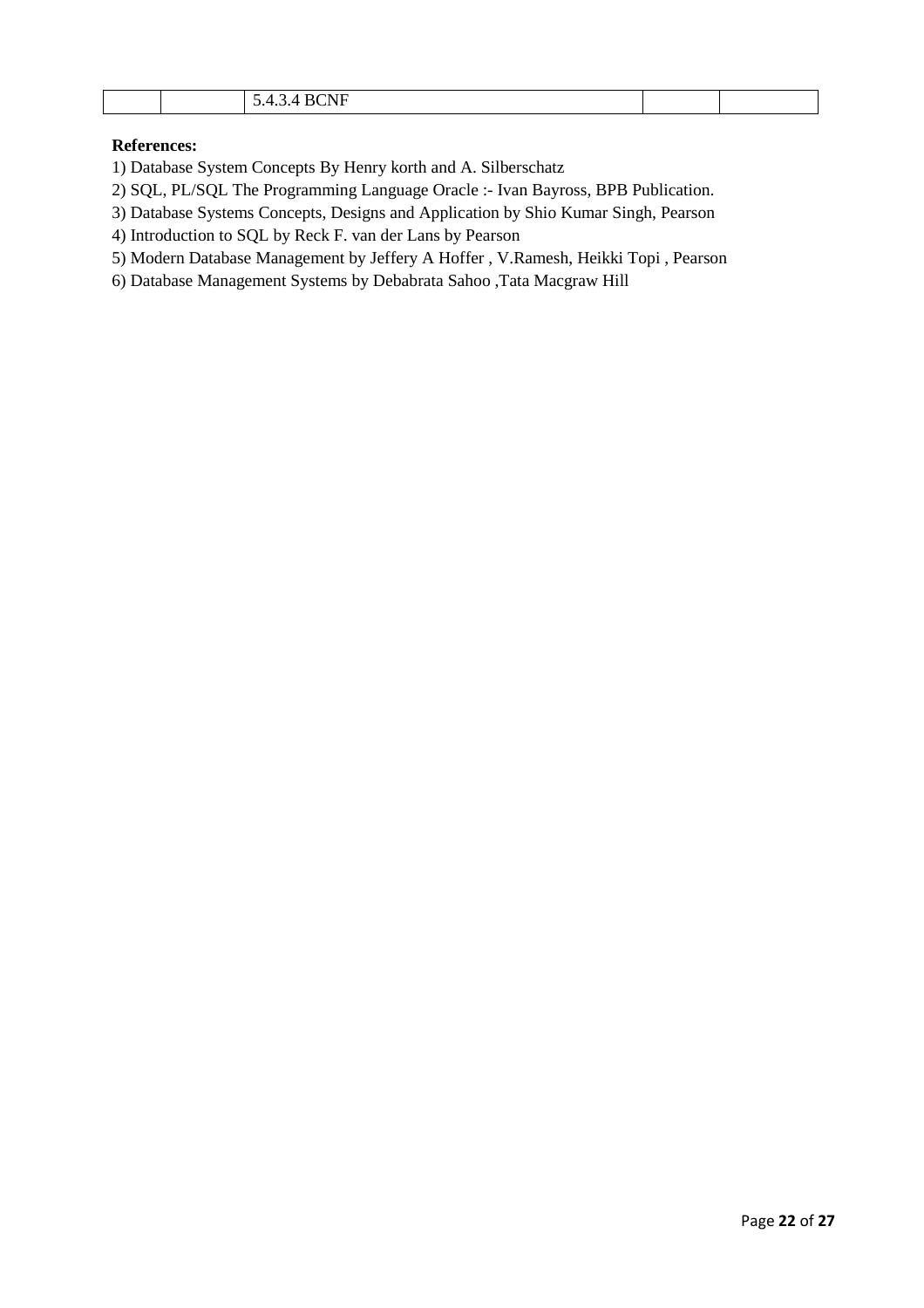### **B.C.A. Semester II Subject Name -: Organizational Behavior Course Code -: 203**

#### **Objectives:**

1) To equip the students to understand the impact that individual, group & structures have on their behavior within the organizations.

2)To help them enhance and apply the knowledge they have received for the betterment of the organization.

| Unit 1<br><b>Fundamentals of Organizational Behavior</b><br>Definition, Nature, Scope, and Goals of Organizational Behavior<br>Fundamental Concepts of Organizational Behavior<br>08<br>Models of Organizational Behavior<br>Emerging aspects of Organizational Behavior: TQM, Managing Cultural<br>Diversity, Quality Circles & Total Employee involvement<br>Unit 2<br>2. Attitude Values and Motivation<br>Effects of employee attitudes<br>Personal and Organizational Values<br>Nature and Importance of Motivation,<br>Motivation Process - Motivation Model<br>08<br><b>Theories of Work Motivation:</b><br>(a) Maslow's Need Hierarchy Theory,<br>(b) McGregors's Theory 'X' and Theory 'Y'<br>(c) Herzberg's Two factor theory of Motivation<br>Unit 3<br>3. Personality<br>Definition of Personality, Determinants of Personality<br>Theories of Personality – Trait theory: The Big Five Model<br>08<br>Type Theory: Myers- Briggs Type Personality<br>Self Theory: Locus of Control<br>Unit 4<br><b>4. Work Stress</b><br>Meaning and definition of Stress, Sources of Stress: Individual Level,<br>Organizational Level, Type A and Type B Assessment of Personality<br>Causes of stress in organization<br>08<br>Effect of Stress - Physiological Effect, Psychological Effect, Behavioral Impact<br>Stress Management - Individual Strategies, Organizational Strategies<br>Unit 5<br><b>Conflict in Organizations</b><br>Concept of Conflict, Process of Conflict<br>Types of Conflict - Intrapersonal, interpersonal, intergroup, organizational, Johari<br>Window<br>08<br>Effects of Conflict, Conflict management Strategies<br>Unit 6<br>6. Group Behavior and Change in Organization<br>Nature of Group, Types of Groups<br>Team Building & Effective Teamwork<br>08<br>Goals of Organizational Change, resistance to change, Overcoming resistance to | <b>Contents</b> | <b>No. of Lectures</b> |
|------------------------------------------------------------------------------------------------------------------------------------------------------------------------------------------------------------------------------------------------------------------------------------------------------------------------------------------------------------------------------------------------------------------------------------------------------------------------------------------------------------------------------------------------------------------------------------------------------------------------------------------------------------------------------------------------------------------------------------------------------------------------------------------------------------------------------------------------------------------------------------------------------------------------------------------------------------------------------------------------------------------------------------------------------------------------------------------------------------------------------------------------------------------------------------------------------------------------------------------------------------------------------------------------------------------------------------------------------------------------------------------------------------------------------------------------------------------------------------------------------------------------------------------------------------------------------------------------------------------------------------------------------------------------------------------------------------------------------------------------------------------------------------------------------------------------------------------------------------------------------|-----------------|------------------------|
|                                                                                                                                                                                                                                                                                                                                                                                                                                                                                                                                                                                                                                                                                                                                                                                                                                                                                                                                                                                                                                                                                                                                                                                                                                                                                                                                                                                                                                                                                                                                                                                                                                                                                                                                                                                                                                                                              |                 |                        |
|                                                                                                                                                                                                                                                                                                                                                                                                                                                                                                                                                                                                                                                                                                                                                                                                                                                                                                                                                                                                                                                                                                                                                                                                                                                                                                                                                                                                                                                                                                                                                                                                                                                                                                                                                                                                                                                                              |                 |                        |
|                                                                                                                                                                                                                                                                                                                                                                                                                                                                                                                                                                                                                                                                                                                                                                                                                                                                                                                                                                                                                                                                                                                                                                                                                                                                                                                                                                                                                                                                                                                                                                                                                                                                                                                                                                                                                                                                              |                 |                        |
|                                                                                                                                                                                                                                                                                                                                                                                                                                                                                                                                                                                                                                                                                                                                                                                                                                                                                                                                                                                                                                                                                                                                                                                                                                                                                                                                                                                                                                                                                                                                                                                                                                                                                                                                                                                                                                                                              |                 |                        |
|                                                                                                                                                                                                                                                                                                                                                                                                                                                                                                                                                                                                                                                                                                                                                                                                                                                                                                                                                                                                                                                                                                                                                                                                                                                                                                                                                                                                                                                                                                                                                                                                                                                                                                                                                                                                                                                                              |                 |                        |
|                                                                                                                                                                                                                                                                                                                                                                                                                                                                                                                                                                                                                                                                                                                                                                                                                                                                                                                                                                                                                                                                                                                                                                                                                                                                                                                                                                                                                                                                                                                                                                                                                                                                                                                                                                                                                                                                              |                 |                        |
|                                                                                                                                                                                                                                                                                                                                                                                                                                                                                                                                                                                                                                                                                                                                                                                                                                                                                                                                                                                                                                                                                                                                                                                                                                                                                                                                                                                                                                                                                                                                                                                                                                                                                                                                                                                                                                                                              |                 |                        |
|                                                                                                                                                                                                                                                                                                                                                                                                                                                                                                                                                                                                                                                                                                                                                                                                                                                                                                                                                                                                                                                                                                                                                                                                                                                                                                                                                                                                                                                                                                                                                                                                                                                                                                                                                                                                                                                                              |                 |                        |
|                                                                                                                                                                                                                                                                                                                                                                                                                                                                                                                                                                                                                                                                                                                                                                                                                                                                                                                                                                                                                                                                                                                                                                                                                                                                                                                                                                                                                                                                                                                                                                                                                                                                                                                                                                                                                                                                              |                 |                        |
|                                                                                                                                                                                                                                                                                                                                                                                                                                                                                                                                                                                                                                                                                                                                                                                                                                                                                                                                                                                                                                                                                                                                                                                                                                                                                                                                                                                                                                                                                                                                                                                                                                                                                                                                                                                                                                                                              |                 |                        |
|                                                                                                                                                                                                                                                                                                                                                                                                                                                                                                                                                                                                                                                                                                                                                                                                                                                                                                                                                                                                                                                                                                                                                                                                                                                                                                                                                                                                                                                                                                                                                                                                                                                                                                                                                                                                                                                                              |                 |                        |
|                                                                                                                                                                                                                                                                                                                                                                                                                                                                                                                                                                                                                                                                                                                                                                                                                                                                                                                                                                                                                                                                                                                                                                                                                                                                                                                                                                                                                                                                                                                                                                                                                                                                                                                                                                                                                                                                              |                 |                        |
|                                                                                                                                                                                                                                                                                                                                                                                                                                                                                                                                                                                                                                                                                                                                                                                                                                                                                                                                                                                                                                                                                                                                                                                                                                                                                                                                                                                                                                                                                                                                                                                                                                                                                                                                                                                                                                                                              |                 |                        |
|                                                                                                                                                                                                                                                                                                                                                                                                                                                                                                                                                                                                                                                                                                                                                                                                                                                                                                                                                                                                                                                                                                                                                                                                                                                                                                                                                                                                                                                                                                                                                                                                                                                                                                                                                                                                                                                                              |                 |                        |
|                                                                                                                                                                                                                                                                                                                                                                                                                                                                                                                                                                                                                                                                                                                                                                                                                                                                                                                                                                                                                                                                                                                                                                                                                                                                                                                                                                                                                                                                                                                                                                                                                                                                                                                                                                                                                                                                              |                 |                        |
|                                                                                                                                                                                                                                                                                                                                                                                                                                                                                                                                                                                                                                                                                                                                                                                                                                                                                                                                                                                                                                                                                                                                                                                                                                                                                                                                                                                                                                                                                                                                                                                                                                                                                                                                                                                                                                                                              |                 |                        |
|                                                                                                                                                                                                                                                                                                                                                                                                                                                                                                                                                                                                                                                                                                                                                                                                                                                                                                                                                                                                                                                                                                                                                                                                                                                                                                                                                                                                                                                                                                                                                                                                                                                                                                                                                                                                                                                                              |                 |                        |
|                                                                                                                                                                                                                                                                                                                                                                                                                                                                                                                                                                                                                                                                                                                                                                                                                                                                                                                                                                                                                                                                                                                                                                                                                                                                                                                                                                                                                                                                                                                                                                                                                                                                                                                                                                                                                                                                              |                 |                        |
|                                                                                                                                                                                                                                                                                                                                                                                                                                                                                                                                                                                                                                                                                                                                                                                                                                                                                                                                                                                                                                                                                                                                                                                                                                                                                                                                                                                                                                                                                                                                                                                                                                                                                                                                                                                                                                                                              |                 |                        |
|                                                                                                                                                                                                                                                                                                                                                                                                                                                                                                                                                                                                                                                                                                                                                                                                                                                                                                                                                                                                                                                                                                                                                                                                                                                                                                                                                                                                                                                                                                                                                                                                                                                                                                                                                                                                                                                                              |                 |                        |
|                                                                                                                                                                                                                                                                                                                                                                                                                                                                                                                                                                                                                                                                                                                                                                                                                                                                                                                                                                                                                                                                                                                                                                                                                                                                                                                                                                                                                                                                                                                                                                                                                                                                                                                                                                                                                                                                              |                 |                        |
|                                                                                                                                                                                                                                                                                                                                                                                                                                                                                                                                                                                                                                                                                                                                                                                                                                                                                                                                                                                                                                                                                                                                                                                                                                                                                                                                                                                                                                                                                                                                                                                                                                                                                                                                                                                                                                                                              |                 |                        |
|                                                                                                                                                                                                                                                                                                                                                                                                                                                                                                                                                                                                                                                                                                                                                                                                                                                                                                                                                                                                                                                                                                                                                                                                                                                                                                                                                                                                                                                                                                                                                                                                                                                                                                                                                                                                                                                                              |                 |                        |
|                                                                                                                                                                                                                                                                                                                                                                                                                                                                                                                                                                                                                                                                                                                                                                                                                                                                                                                                                                                                                                                                                                                                                                                                                                                                                                                                                                                                                                                                                                                                                                                                                                                                                                                                                                                                                                                                              |                 |                        |
|                                                                                                                                                                                                                                                                                                                                                                                                                                                                                                                                                                                                                                                                                                                                                                                                                                                                                                                                                                                                                                                                                                                                                                                                                                                                                                                                                                                                                                                                                                                                                                                                                                                                                                                                                                                                                                                                              |                 |                        |
|                                                                                                                                                                                                                                                                                                                                                                                                                                                                                                                                                                                                                                                                                                                                                                                                                                                                                                                                                                                                                                                                                                                                                                                                                                                                                                                                                                                                                                                                                                                                                                                                                                                                                                                                                                                                                                                                              |                 |                        |
|                                                                                                                                                                                                                                                                                                                                                                                                                                                                                                                                                                                                                                                                                                                                                                                                                                                                                                                                                                                                                                                                                                                                                                                                                                                                                                                                                                                                                                                                                                                                                                                                                                                                                                                                                                                                                                                                              |                 |                        |
|                                                                                                                                                                                                                                                                                                                                                                                                                                                                                                                                                                                                                                                                                                                                                                                                                                                                                                                                                                                                                                                                                                                                                                                                                                                                                                                                                                                                                                                                                                                                                                                                                                                                                                                                                                                                                                                                              |                 |                        |
|                                                                                                                                                                                                                                                                                                                                                                                                                                                                                                                                                                                                                                                                                                                                                                                                                                                                                                                                                                                                                                                                                                                                                                                                                                                                                                                                                                                                                                                                                                                                                                                                                                                                                                                                                                                                                                                                              |                 |                        |
|                                                                                                                                                                                                                                                                                                                                                                                                                                                                                                                                                                                                                                                                                                                                                                                                                                                                                                                                                                                                                                                                                                                                                                                                                                                                                                                                                                                                                                                                                                                                                                                                                                                                                                                                                                                                                                                                              |                 |                        |
|                                                                                                                                                                                                                                                                                                                                                                                                                                                                                                                                                                                                                                                                                                                                                                                                                                                                                                                                                                                                                                                                                                                                                                                                                                                                                                                                                                                                                                                                                                                                                                                                                                                                                                                                                                                                                                                                              |                 |                        |
|                                                                                                                                                                                                                                                                                                                                                                                                                                                                                                                                                                                                                                                                                                                                                                                                                                                                                                                                                                                                                                                                                                                                                                                                                                                                                                                                                                                                                                                                                                                                                                                                                                                                                                                                                                                                                                                                              |                 |                        |
|                                                                                                                                                                                                                                                                                                                                                                                                                                                                                                                                                                                                                                                                                                                                                                                                                                                                                                                                                                                                                                                                                                                                                                                                                                                                                                                                                                                                                                                                                                                                                                                                                                                                                                                                                                                                                                                                              |                 |                        |
|                                                                                                                                                                                                                                                                                                                                                                                                                                                                                                                                                                                                                                                                                                                                                                                                                                                                                                                                                                                                                                                                                                                                                                                                                                                                                                                                                                                                                                                                                                                                                                                                                                                                                                                                                                                                                                                                              |                 |                        |
|                                                                                                                                                                                                                                                                                                                                                                                                                                                                                                                                                                                                                                                                                                                                                                                                                                                                                                                                                                                                                                                                                                                                                                                                                                                                                                                                                                                                                                                                                                                                                                                                                                                                                                                                                                                                                                                                              |                 |                        |
|                                                                                                                                                                                                                                                                                                                                                                                                                                                                                                                                                                                                                                                                                                                                                                                                                                                                                                                                                                                                                                                                                                                                                                                                                                                                                                                                                                                                                                                                                                                                                                                                                                                                                                                                                                                                                                                                              |                 |                        |
|                                                                                                                                                                                                                                                                                                                                                                                                                                                                                                                                                                                                                                                                                                                                                                                                                                                                                                                                                                                                                                                                                                                                                                                                                                                                                                                                                                                                                                                                                                                                                                                                                                                                                                                                                                                                                                                                              | change.         |                        |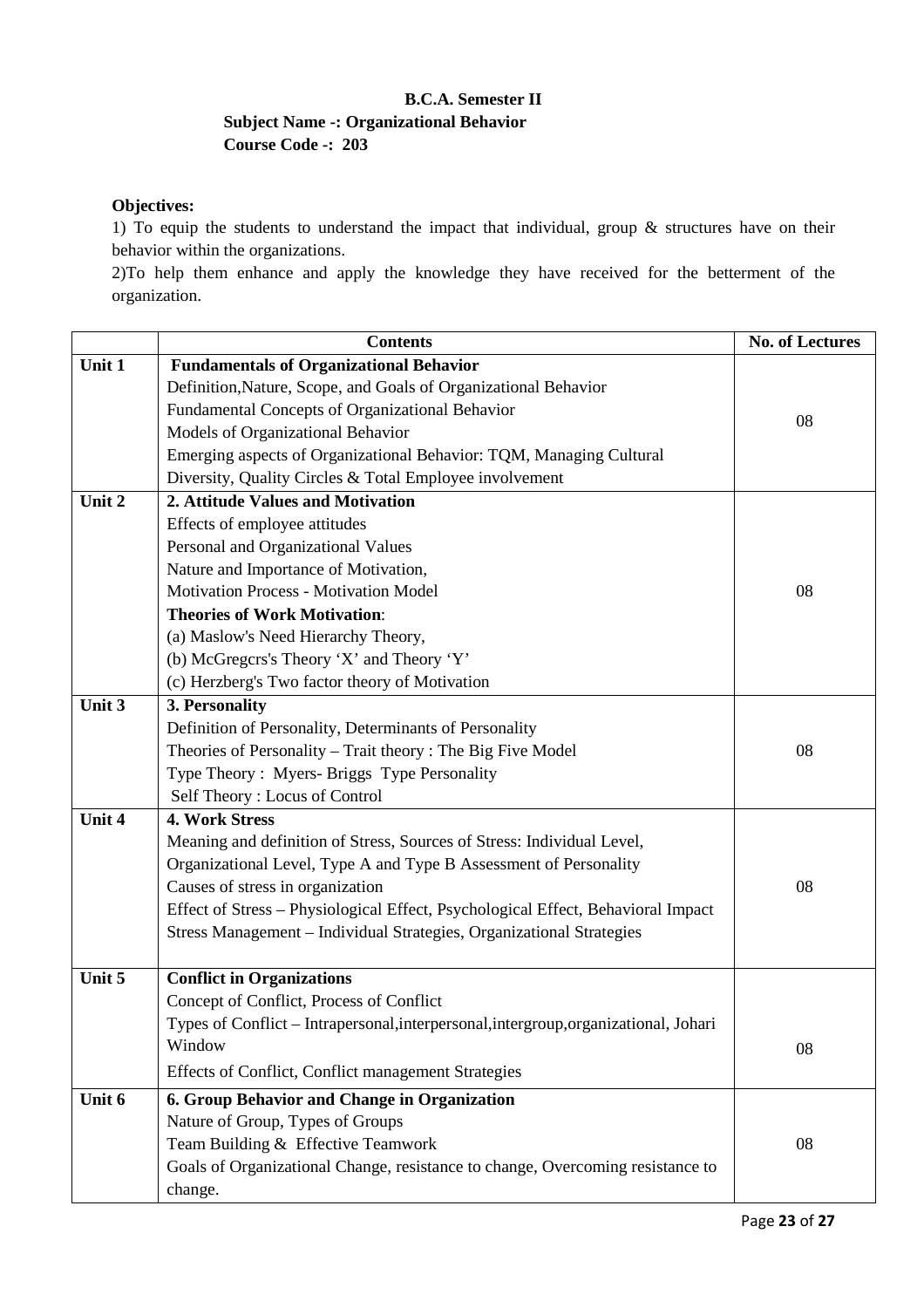#### **Books Recommended:-**

- 1. Organizational Behavior Text, Cases and Games- By K. Aswathappa, Himalaya Publishing House, Mumbai, Sixth Edition (2005)
- 2. Organizational Behavior Human Behavior at Work By J. W. Newstrom, Tata McGraw Hill Publishing Company Limited, New Delhi, 12th Edition (2007)
- 3. Organizational Behavior By Fred Luthans McGRAW HILL
- 4. Organizational Behavior By **Super Robbins**
- 5. Organizational Behavior Anjali Ghanekar Everest Publishing House
- 6. Organizational Behavior Fandamentals, Realities and Challenges By Detra Nelson, James Campbell Quick Thomson Publications
- 7. Organizational Behavior through Indian Philosophy By M.N. Mishra, Himalaya Publication House
- 8. Organizational Behavior Stephen P. Robbins, Timothy A. Judge, Seema Sanghi Pearson Prentice Hall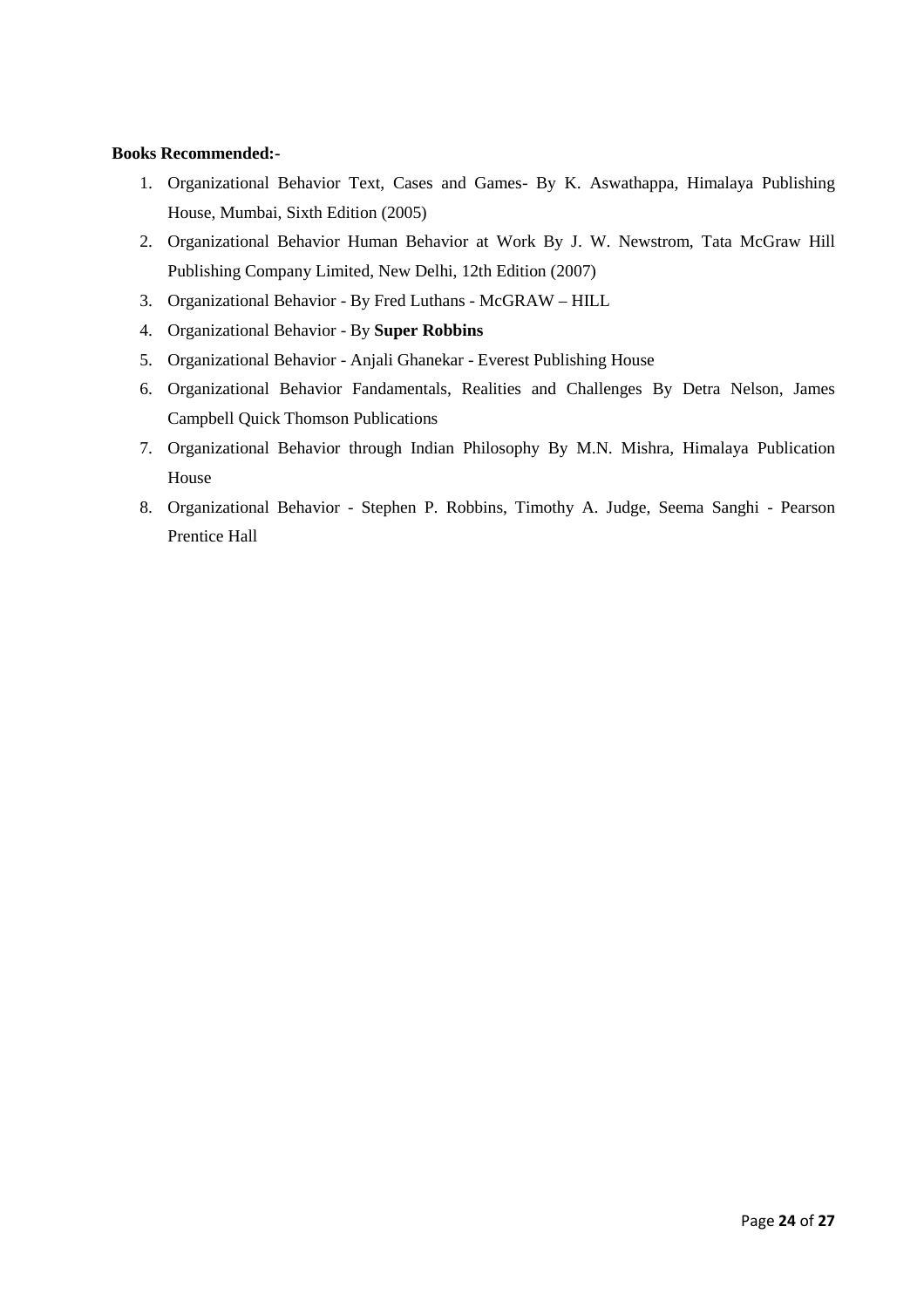## **B.C.A. Semester II Subject Name -: Elements of Statistics Course Code -: 204**

#### **Objectives:**

- 1. To understand the power of excel spreadsheet in computing summary statistics.
- 2. To understand the concept of various measures of central tendency and variation and their importance in business.
- 3. To understand the concept of probability, probability distributions and simulations in business world and decision making.

#### Unit 1. Introduction to statistical functions of Excel (12)

Concept of population and sample, Qualitative and Quantitative variables, Raw data,

Basic Spreadsheet concept, data entry and its summary statistics using excel functions, preparation of grouped and ungrouped frequency distribution using excel, creating bar charts and pie chart, frequency curves and ogive curves.

#### **( There will be no theory question on above chapter separate practical exam of 20 marks of one hour should be conducted on it)**

| Unit 2. Methods of counting                                                                                                                 | (06) |
|---------------------------------------------------------------------------------------------------------------------------------------------|------|
| <b>Fundamental principals of counting</b>                                                                                                   |      |
| Permutations and combination of n dissimilar objects taken r at a time, example and problems.                                               |      |
| <b>Unit 3.</b> Elements of Probability Theory                                                                                               | (12) |
| Random experiments, all possible outcomes (sample space), events, algebra of events.                                                        |      |
| Classical definition of probability, addition theorem of probability (without proof), Independence of<br>events, Simple numerical problems. |      |
| <b>Unit 4. Standard Discrete Distributions</b>                                                                                              | (08) |
| Discrete Uniform : Probability distribution, cumulative probability distribution, mean , variance (without<br>proof)                        |      |
| Bernoulli: Probability function, Mean and variance                                                                                          |      |
| Binomial: Probability distribution, cumulative probability distribution, mean, variance (without proof)                                     |      |
| Examples and problems.                                                                                                                      |      |
| <b>Unit 5: Simulation Techniques</b>                                                                                                        | (10) |
| <b>Random Number Generator</b>                                                                                                              |      |
| Model sampling from discrete uniform and binomial distributions                                                                             |      |
| Monte Carlo Simulation examples and problems.                                                                                               |      |
| Total<br>lectures:                                                                                                                          | 48   |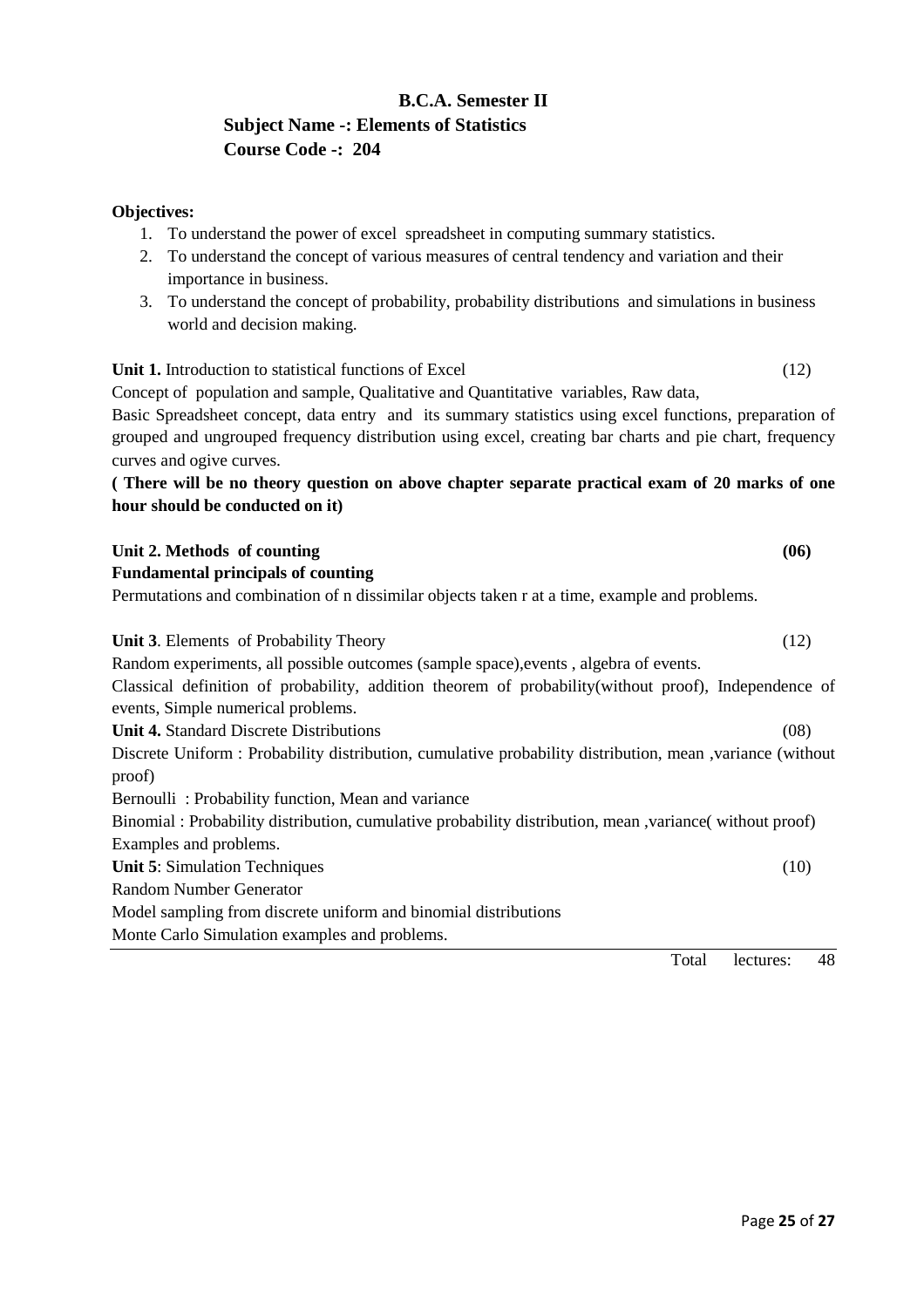## **B.C.A. Semester II Subject Name -: E-Commerce Concepts Course Code -: 205**

| Sr.            | <b>Chapter</b>          | <b>Name Of Chapter and Contents</b>                          | No. of          | Reference |
|----------------|-------------------------|--------------------------------------------------------------|-----------------|-----------|
| N <sub>0</sub> | No.                     |                                                              | <b>Lectures</b> | Book no.  |
| 1              | $\mathbf{1}$            | <b>Introduction to Electronic Commerce</b>                   | 6               | 4         |
|                |                         | 1.1 What is E-Commerce (Introduction and Definition)         |                 |           |
|                |                         | 1.2 Main activities E-Commerce                               |                 |           |
|                |                         | 1.3 Goals of E-Commerce                                      |                 |           |
|                |                         | 1.4 Technical Components of E-commerce                       |                 |           |
|                |                         | 1.5 Functions of E-commerce                                  |                 |           |
|                |                         | 1.6 Advantages and Disadvantages of E-commerce               |                 |           |
|                |                         | 1.7 Scope of E-commerce                                      |                 |           |
|                |                         | 1.8 Electronic commerce Applications                         |                 |           |
|                |                         | 1.9 Electronic commerce and Electronic Business              |                 |           |
|                |                         | (C2C)(2G, G2G, B2G, B2P, B2A, P2P, B2A, C2A, B2B, B2C)       |                 |           |
| 2              | $\overline{2}$          | <b>Building own website</b>                                  | 7               | 4         |
|                |                         | 2.1 Reasons for building own website                         |                 |           |
|                |                         | 2.2 Benefits of website                                      |                 |           |
|                |                         | 2.3 Bandwidth requirements                                   |                 |           |
|                |                         | 2.4 Cost, Time, Reach                                        |                 |           |
|                |                         | 2.5 Registering a Domain Name                                |                 |           |
|                |                         | 2.6 Web promotion                                            |                 |           |
|                |                         | 2.7 Target email, Banner Exchange, Shopping Bots             |                 |           |
| 3              | $\overline{\mathbf{3}}$ | <b>Internet and Extranet</b>                                 | 5               | 4         |
|                |                         | 3.1 Definition of Internet                                   |                 |           |
|                |                         | 3.2 Adv and Dis adv of the Internet                          |                 |           |
|                |                         | 3.3 Component of a Intranet Information technology structure |                 |           |
|                |                         | 3.4 Development of a Intranet                                |                 |           |
|                |                         | 3.5 Extranet and Intranet Difference                         |                 |           |
|                |                         | 3.6 Role of Intranet in B2B Application                      |                 |           |
| 4              | 4                       | <b>Electronic payment System</b>                             | 6               | 1,2       |
|                |                         | 4.1 Introduction                                             |                 |           |
|                |                         | 4.2 Types of Electronic payment system                       |                 |           |
|                |                         | 4.3 Payment types                                            |                 |           |
|                |                         | 4.4 Traditional payment                                      |                 |           |
|                |                         | 4.5 Value exchange system                                    |                 |           |
|                |                         | 4.6 Credit card system                                       |                 |           |
|                |                         | 4.7 Electronic funds transfer                                |                 |           |
|                |                         | 4.8 Paperless bill                                           |                 |           |
|                |                         | 4.9 Modern payment cash                                      |                 |           |
|                |                         | 4.10 Electronic cash                                         |                 |           |
| 5              | 5                       | <b>Technology Solution</b>                                   | 6               | 1,2       |
|                |                         | 5.1 Protecting Internet Communications                       |                 |           |
|                |                         | 5.2 Encryption                                               |                 |           |
|                |                         | 5.3 Symmetric Key Encryption                                 |                 |           |
|                |                         | 5.4 Public key Encryption                                    |                 |           |